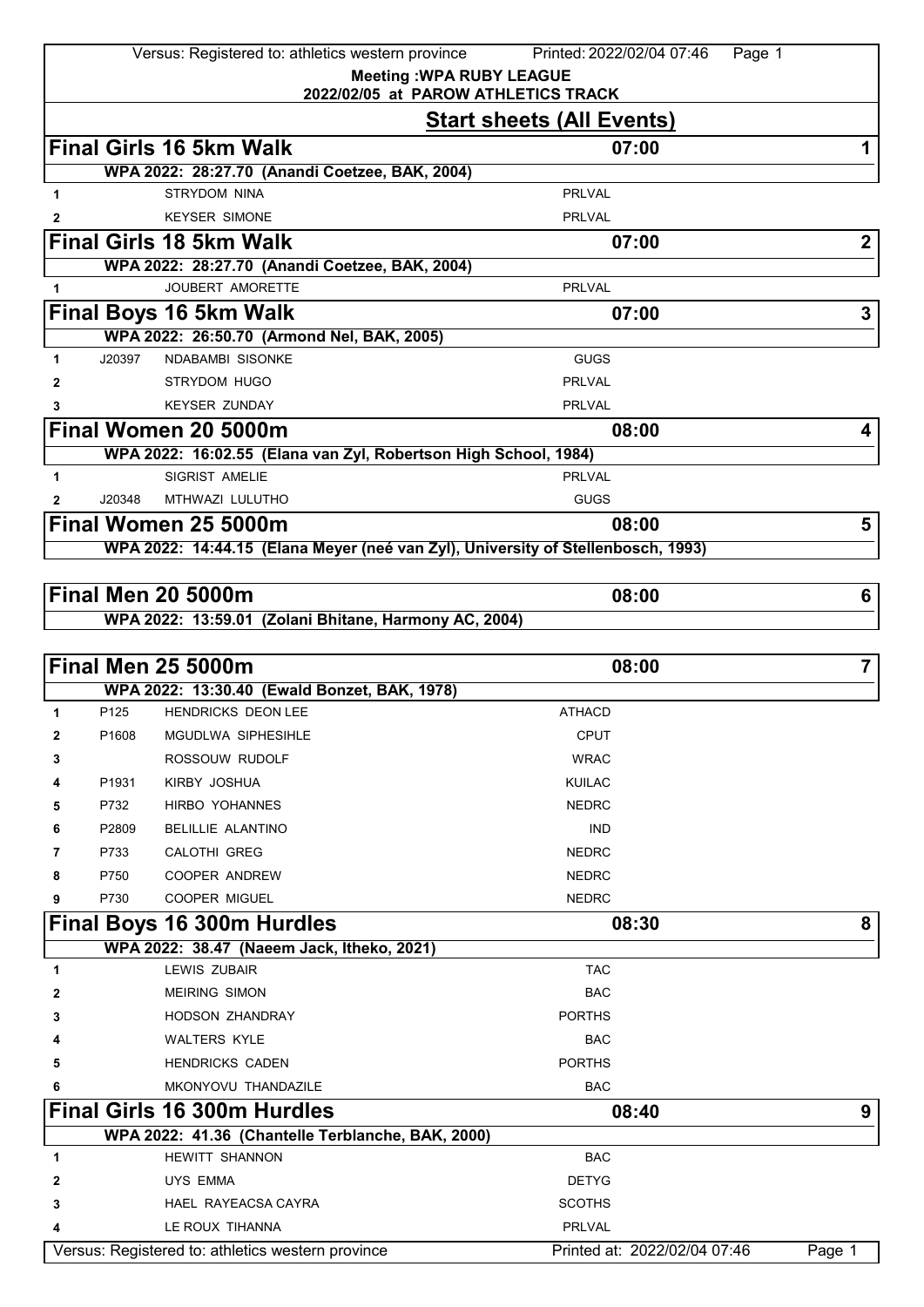|              |        | Versus: Registered to: athletics western province                             | Printed: 2022/02/04 07:46<br>Page 2 |        |
|--------------|--------|-------------------------------------------------------------------------------|-------------------------------------|--------|
|              |        |                                                                               | <b>Meeting: WPA RUBY LEAGUE</b>     |        |
|              |        |                                                                               | 2022/02/05 at PAROW ATHLETICS TRACK |        |
| 5            | J20201 | TEN CATE AMY                                                                  | <b>BAC</b>                          |        |
|              |        | <b>Final Girls 18 400m Hurdles</b>                                            | 08:50                               | 10     |
|              |        | WPA 2022: 0:58.77 (Chantelle Terblanche, BAK, 2002)                           |                                     |        |
| 1.           |        | <b>MOSTERT MEKE</b>                                                           | <b>PRLGIM</b>                       |        |
| $\mathbf{2}$ | J20206 | OBERHOLZER LANA                                                               | <b>BAC</b>                          |        |
| 3            |        | <b>GROBLER LEANDRA</b>                                                        | <b>BAC</b>                          |        |
|              |        | Final Women 20 400m Hurdles                                                   | 08:50                               | 11     |
|              |        | WPA 2022: 0:56.36 (Rogail Joseph, UWC, 2019)                                  |                                     |        |
|              |        |                                                                               |                                     |        |
|              |        | Final Women 25 400m Hurdles                                                   | 08:50                               | 12     |
|              |        | WPA 2022: 0:56.36 (Rogail Joseph, UWC, 2019)                                  |                                     |        |
|              |        |                                                                               |                                     |        |
|              |        |                                                                               | 09:00                               | 13     |
|              |        | <b>Final Boys 18 400m Hurdles</b>                                             |                                     |        |
|              |        | WPA 2022: 0:51.24 (Tiaan Mouton, BAK, 2011)                                   |                                     |        |
| 1            |        | <b>WESTRAAT MARAIS</b>                                                        | <b>STRAND</b>                       |        |
| 2            |        | SALIE CJ                                                                      | <b>PORTHS</b>                       |        |
| 3            |        | <b>CONSTANT JUNAID</b>                                                        | <b>PORTHS</b>                       |        |
| 4            |        | KATINGA JODY                                                                  | <b>PORTHS</b>                       |        |
|              |        | <b>Final Men 20 400m Hurdles</b>                                              | 09:00                               | 14     |
|              |        | WPA 2022: 0:50.44 (Eugene van der Westhuizen, Paul Roos Gimnasium, 1993)      |                                     |        |
| 1.           |        | FIPAZA MVELO                                                                  | <b>TAC</b>                          |        |
|              |        | <b>Final Men 25 400m Hurdles</b>                                              | 09:00                               | 15     |
|              |        | WPA 2022: 0:49.95 (Kobus Burger, University of Stellenbosch, 1985)            |                                     |        |
| 1            | P1855  | SOLOMONS TAARIQ                                                               | <b>BAC</b>                          |        |
| $\mathbf{2}$ |        | PIETERSEN LIAM                                                                | <b>MATIES</b>                       |        |
|              |        | Final Women 20 HighJump                                                       | 09:00                               | 16     |
|              |        | WPA 2022: 1.85 (Heidi de Kock, Pinelands AC, 1977)                            |                                     |        |
| 1            | J20170 | <b>ESTERHUYSEN ANJA</b>                                                       | <b>BAC</b>                          |        |
|              |        | <b>Final Women 25 HighJump</b>                                                | 09:00                               | 17     |
|              |        | WPA 2022: 1.87 (Desireé du Plessis, BAK, 1993)                                |                                     |        |
|              |        |                                                                               |                                     |        |
|              |        | <b>Final Boys 18 TripleJump</b>                                               | 09:00                               | 18     |
|              |        | WPA 2022: 15.51 (Simeon Mars, SPAAC, 2002)                                    |                                     |        |
| 1            |        | <b>CONSTANT JUNAID</b>                                                        | <b>PORTHS</b>                       |        |
|              |        |                                                                               |                                     |        |
| 2            |        | <b>CILLIERS DANIEL</b>                                                        | <b>PRLVAL</b>                       |        |
|              |        | <b>Final Men 25 Shotput</b>                                                   | 09:00                               | 19     |
|              |        | WPA 2022: 19.81 (John van Reenen, University of Stellenbosch, 1970)           |                                     |        |
| 1            |        | VAN DER WESTHUIZEN EDWILL                                                     | <b>BAC</b>                          |        |
| 2            | P232   | WIENER SHUKRI                                                                 | <b>PINEAC</b>                       |        |
| 3            | P4193  | FIELD JAMIE                                                                   | <b>ULTRA</b>                        |        |
|              |        | <b>Final Women 20 Discus</b>                                                  | 09:00                               | 20     |
|              |        | WPA 2022: 49.78 (Theresa Janse van Vuuren, Wellington Onderwys Kollege, 1980) |                                     |        |
| 1            | J20351 | SOPHILE SIBONGILE                                                             | <b>GUGS</b>                         |        |
|              |        | <b>Final Women 25 Discus</b>                                                  | 09:00                               | 21     |
|              |        | WPA 2022: 51.72 (Lize-Marie Coetzer, University of Stellenbosch, 1984)        |                                     |        |
| $\mathbf{1}$ | P1870  | DU TOIT ALETTA                                                                | <b>BAC</b>                          |        |
| 2            |        | DE JAGER ESTé                                                                 | <b>IND</b>                          |        |
| 3            | J20195 | JORDAAN ZOë                                                                   | <b>BAC</b>                          |        |
|              |        |                                                                               |                                     |        |
|              |        | Versus: Registered to: athletics western province                             | Printed at: 2022/02/04 07:46        | Page 2 |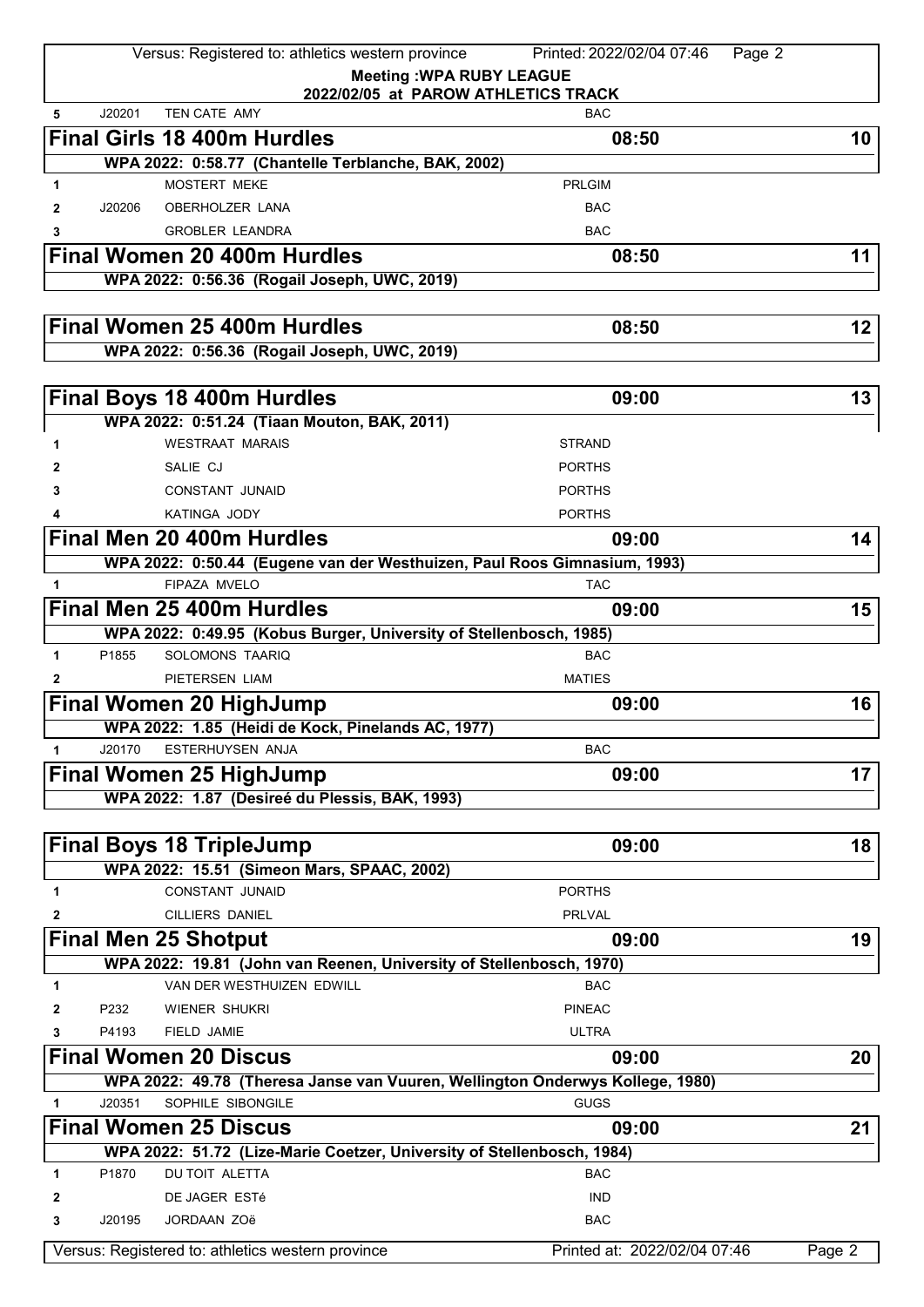|        |        | Versus: Registered to: athletics western province                                | Printed: 2022/02/04 07:46<br>Page 3 |        |
|--------|--------|----------------------------------------------------------------------------------|-------------------------------------|--------|
|        |        | <b>Meeting: WPA RUBY LEAGUE</b>                                                  |                                     |        |
|        |        | 2022/02/05 at PAROW ATHLETICS TRACK                                              |                                     |        |
| 4      |        | VAN DER WESTHUIZEN CLAUDIA                                                       | <b>IND</b>                          |        |
| 5      | J20358 | SOPHILE SIBULELE                                                                 | <b>GUGS</b>                         |        |
| 6      |        | <b>GELDERBLOEM ELZANI</b>                                                        | <b>UWC</b>                          |        |
| 7      | J20093 | LANGENHOVEN BIANCA                                                               | <b>MPT</b>                          |        |
| 8      | P1875  | <b>GROBBELAAR ELIZE</b>                                                          | <b>BAC</b>                          |        |
| 9      |        | SANDER CHARMAINE                                                                 | <b>IND</b>                          |        |
| 10     | J20355 | SIMANGA SIPHOKAZI                                                                | <b>GUGS</b>                         |        |
|        |        | Final Girls 16 1500m                                                             | 09:15                               | 22     |
|        |        | WPA 2022: 04:36.58 (Daniel Victor, University of Stellenbosch, 1994)             |                                     |        |
| 1      |        | <b>KRUGER TABITA</b>                                                             | <b>PRLVAL</b>                       |        |
| 2      |        | ABRAHAMS TREZITA                                                                 | <b>PORTHS</b>                       |        |
| 3      |        | MALONGA-MUNGENGA YASMIN                                                          | <b>WITHS</b>                        |        |
| 4      |        | <b>LAWSON JOLE</b>                                                               | <b>SPESP</b>                        |        |
|        |        | Final Girls 18 1500m                                                             | 09:23                               | 23     |
|        |        | WPA 2022: 04:18.10 (Elana van Zyl, Robertson High School, 1982)                  |                                     |        |
| 1      |        | <b>TULIS LEONA</b>                                                               | <b>PRLVAL</b>                       |        |
| 2      |        | ROOTHMAN ZANNE                                                                   | <b>BLOEMH</b>                       |        |
| 3      |        | SMITH ALICIA                                                                     | <b>PORTHS</b>                       |        |
|        |        | <b>VISSER ANIKA</b>                                                              | <b>BAC</b>                          |        |
| 5      |        | ANDREWS CHLOE                                                                    | <b>PORTHS</b>                       |        |
| 6      |        | <b>VERMAAK CHANE LEE</b>                                                         | <b>PORTHS</b>                       |        |
|        |        | <b>Final Women 20 Polevault</b>                                                  | 09:30                               | 24     |
|        |        | WPA 2022: 4.05 (Annelie van Wyk, TAK, 2002)                                      |                                     |        |
|        |        |                                                                                  |                                     |        |
|        |        |                                                                                  |                                     |        |
|        |        | <b>Final Women 25 Polevault</b>                                                  | 09:30                               | 25     |
|        |        | WPA 2022: 4.05 (Annelie van Wyk, TAK, 2002)                                      |                                     |        |
|        |        |                                                                                  |                                     |        |
|        |        | Final Women 20 1500m                                                             | 09:31                               | 26     |
|        |        | WPA 2022: 04:10.60 (Tanya Peckham, University of Stellenbosch, 1985)             |                                     |        |
| 1      | J20248 | JOOSTE TAMICA                                                                    | <b>UWC</b>                          |        |
| 2      | J410   | <b>BRUGMAN KARLA</b>                                                             | <b>STELHS</b>                       |        |
|        |        | Final Women 25 1500m                                                             | 09:31                               | 27     |
|        |        | WPA 2022: 04:02.15 (Elana Meyer (neé van Zyl), University of Stellenbosch, 1992) |                                     |        |
| 1      | P135   | MGQOBOKA NOBUNTU                                                                 | <b>GUGS</b>                         |        |
| 2      | P736   | <b>GRIFFITHS KOBIE</b>                                                           | <b>NEDRC</b>                        |        |
| 3      |        | ROBINSON ASSNIQUE                                                                | <b>UWC</b>                          |        |
|        |        | Final Boys 16 1500m                                                              | 09:39                               | 28     |
|        | J20008 | WPA 2022: 04:00.50 (Conrad Tesnar, Paul Roos Gimnasium, 1990)                    | <b>VOB</b>                          |        |
| 1      |        | MBATSA ASAKHE                                                                    | <b>EKAC</b>                         |        |
| 2<br>3 | J20252 | VISAGIE DIEGO<br>CHIROMBE ANESU                                                  | <b>UWC</b>                          |        |
| 4      |        | <b>MARKGRAAF DARIUS</b>                                                          | <b>PRLVAL</b>                       |        |
| 5      |        | OPPERMAN JAIDON                                                                  | EAC                                 |        |
| 6      | J3125  | RICHTER JOHANN                                                                   | PRLBH                               |        |
| 7      |        | ARENDS MATTHEW                                                                   | <b>PORTHS</b>                       |        |
| 8      | J20366 | PENDU KUBOBONKE                                                                  | <b>GUGS</b>                         |        |
| 9      | J20379 | DAMARA BUDROEDIEN                                                                | <b>VELAC</b>                        |        |
| 10     |        | MALHERBE STEPHANUS                                                               | <b>DURHS</b>                        |        |
|        |        | Versus: Registered to: athletics western province                                | Printed at: 2022/02/04 07:46        | Page 3 |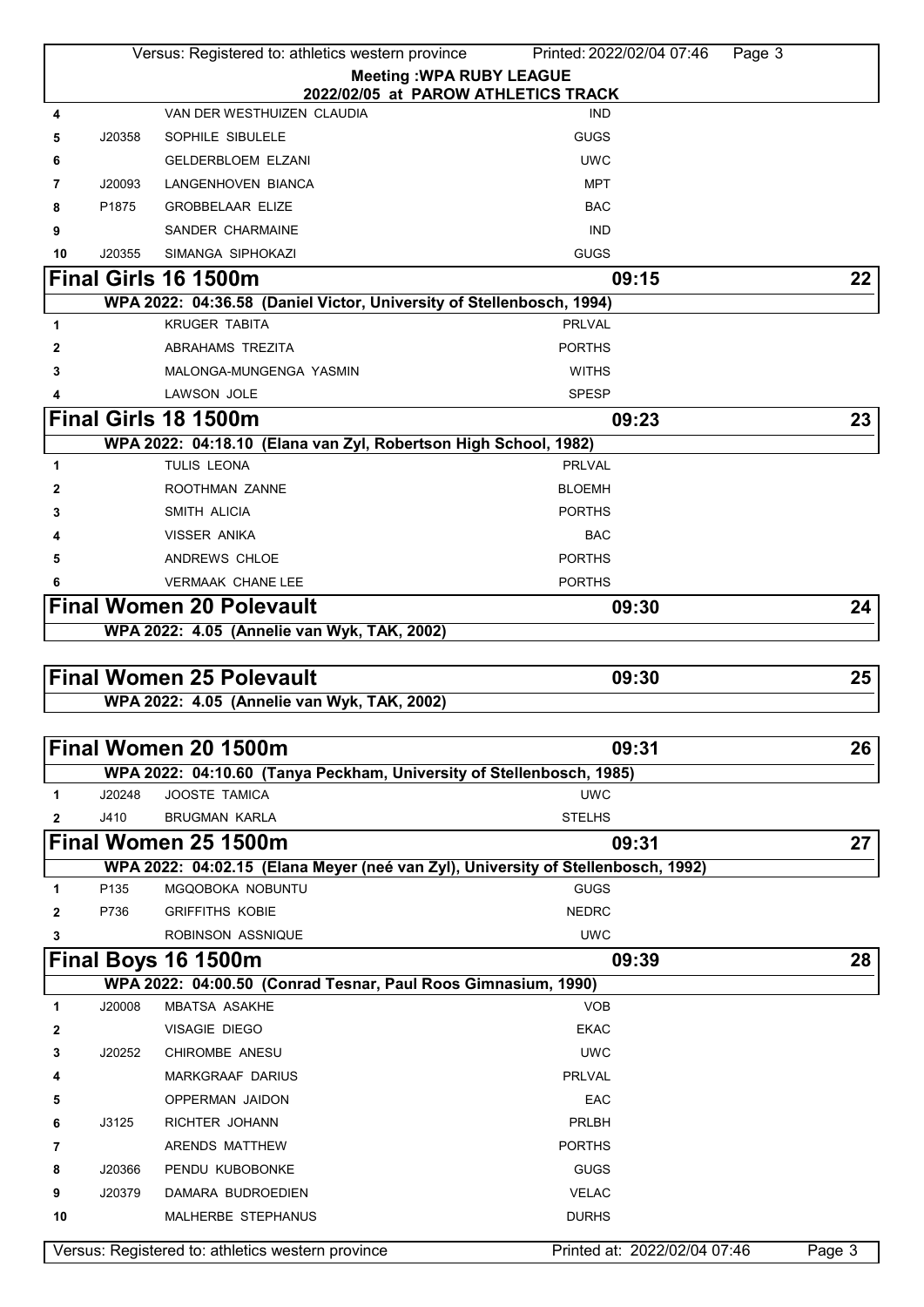| <b>Meeting: WPA RUBY LEAGUE</b><br>2022/02/05 at PAROW ATHLETICS TRACK<br><b>HACKING GRANT</b><br>J20538<br><b>VOB</b><br>11<br>PRLVAL<br>12<br>JOHNSON JAMIAL<br>13<br><b>HODSON ZHANDRAY</b><br><b>PORTHS</b><br><b>PORTHS</b><br>14<br>SMITH KIERIN<br><b>Final Girls 16 LongJump</b><br>29<br>09:45<br>WPA 2022: 5.83 (Carla Johnson, SPAAC, 2012)<br><b>CHALMERS ALISON</b><br>J20208<br><b>BAC</b><br>1<br><b>ULTRA</b><br>J20517<br>CROUS QAADIRAH<br>2<br><b>UDENZE CHISOM</b><br><b>TAC</b><br>3<br><b>ISAACS MADISON</b><br><b>IND</b><br>4<br>30<br><b>Final Girls 18 LongJump</b><br>09:45<br>WPA 2022: 6.20 (Luzaan du Preez, TAK, 1988)<br><b>KORDOM EMILY</b><br><b>TAC</b><br>1<br><b>PORTHS</b><br>CORBITT SAADIQAH<br>$\mathbf{2}$<br>LOUW CELEST<br>3<br>J20433<br><b>EKAC</b><br>Final Boys 18 1500m<br>31<br>09:47<br>J20779<br><b>HACKING GARRETT</b><br><b>VOB</b><br>1<br>EAC<br>LOUW GIANI<br>2<br><b>GIBSON ANGUS</b><br><b>FHAC</b><br>3<br><b>ISCT</b><br>J20076<br>MOOLLA MIKAEEL<br>4<br>ROBSON KAYLEM<br><b>PORTHS</b><br>5<br>AFRIKA ZANDRé<br><b>UWC</b><br>6<br>TITUS CHARLTON<br><b>VOB</b><br>J20258<br>7<br>EAC<br>8<br>LOUW GIANO<br><b>SNAYERS SERGIO</b><br><b>PORTHS</b><br>9<br><b>UWC</b><br>J20247<br><b>JOOSTE WAYLON</b><br>10<br>J20009<br><b>MBATSA INAM</b><br><b>VOB</b><br>11<br><b>Final Men 20 1500m</b><br>32<br>09:55<br>SMITH CHAD<br><b>PORTHS</b><br>1<br>JALI LUBABALO<br><b>GUGS</b><br>J20868<br>2<br>J20212<br><b>KUILAC</b><br><b>BOOYSEN OWEN</b><br>3<br><b>MILES ETHAN</b><br>EAC<br>4<br>DU PLESSIS TJAARD<br><b>NEDRC</b><br>5<br>BLANKENBERG JUNNIOHIO<br><b>PORTHS</b><br>6<br><b>NEDRC</b><br>J20027<br><b>MBALI ERIC</b><br>7<br><b>Final Men 20 Shotput</b><br>10:00<br>33<br>WPA 2022: 18.30 (Zane Weir, UCT, 2014)<br>J20141<br>SOEKOE PIETER DIRK<br><b>BAC</b><br>1<br>J20950<br><b>BAC</b><br><b>GELDENHUYS NICO</b><br>2<br><b>BAC</b><br>J20153<br><b>JOUBERT WESSEL</b><br>3<br>J3091<br><b>MATIES</b><br>KLYNSMITH JOHN-OLIVER<br>4<br>CASSIEM JAWAAD<br><b>ULTRA</b><br>5<br>P4184<br><b>Final Men 20 Javelin</b><br>34<br>10:00<br>WPA 2022: 75.72 (Rocco van Rooyen, TAK, 2011)<br>SASSMAN CAMERON<br><b>PORTHS</b><br>1<br>SOLOMON JAMIE<br><b>PORTHS</b><br>$\mathbf{2}$<br>Versus: Registered to: athletics western province<br>Printed at: 2022/02/04 07:46<br>Page 4 | Versus: Registered to: athletics western province<br>Printed: 2022/02/04 07:46<br>Page 4 |  |  |  |  |  |
|----------------------------------------------------------------------------------------------------------------------------------------------------------------------------------------------------------------------------------------------------------------------------------------------------------------------------------------------------------------------------------------------------------------------------------------------------------------------------------------------------------------------------------------------------------------------------------------------------------------------------------------------------------------------------------------------------------------------------------------------------------------------------------------------------------------------------------------------------------------------------------------------------------------------------------------------------------------------------------------------------------------------------------------------------------------------------------------------------------------------------------------------------------------------------------------------------------------------------------------------------------------------------------------------------------------------------------------------------------------------------------------------------------------------------------------------------------------------------------------------------------------------------------------------------------------------------------------------------------------------------------------------------------------------------------------------------------------------------------------------------------------------------------------------------------------------------------------------------------------------------------------------------------------------------------------------------------------------------------------------------------------------------------------------------------------------------------------------------------------------------------------------------------------------------------------------------------------------------------------------------------------------------------------------------------------------------------------------------------------|------------------------------------------------------------------------------------------|--|--|--|--|--|
|                                                                                                                                                                                                                                                                                                                                                                                                                                                                                                                                                                                                                                                                                                                                                                                                                                                                                                                                                                                                                                                                                                                                                                                                                                                                                                                                                                                                                                                                                                                                                                                                                                                                                                                                                                                                                                                                                                                                                                                                                                                                                                                                                                                                                                                                                                                                                                |                                                                                          |  |  |  |  |  |
|                                                                                                                                                                                                                                                                                                                                                                                                                                                                                                                                                                                                                                                                                                                                                                                                                                                                                                                                                                                                                                                                                                                                                                                                                                                                                                                                                                                                                                                                                                                                                                                                                                                                                                                                                                                                                                                                                                                                                                                                                                                                                                                                                                                                                                                                                                                                                                |                                                                                          |  |  |  |  |  |
|                                                                                                                                                                                                                                                                                                                                                                                                                                                                                                                                                                                                                                                                                                                                                                                                                                                                                                                                                                                                                                                                                                                                                                                                                                                                                                                                                                                                                                                                                                                                                                                                                                                                                                                                                                                                                                                                                                                                                                                                                                                                                                                                                                                                                                                                                                                                                                |                                                                                          |  |  |  |  |  |
|                                                                                                                                                                                                                                                                                                                                                                                                                                                                                                                                                                                                                                                                                                                                                                                                                                                                                                                                                                                                                                                                                                                                                                                                                                                                                                                                                                                                                                                                                                                                                                                                                                                                                                                                                                                                                                                                                                                                                                                                                                                                                                                                                                                                                                                                                                                                                                |                                                                                          |  |  |  |  |  |
|                                                                                                                                                                                                                                                                                                                                                                                                                                                                                                                                                                                                                                                                                                                                                                                                                                                                                                                                                                                                                                                                                                                                                                                                                                                                                                                                                                                                                                                                                                                                                                                                                                                                                                                                                                                                                                                                                                                                                                                                                                                                                                                                                                                                                                                                                                                                                                |                                                                                          |  |  |  |  |  |
|                                                                                                                                                                                                                                                                                                                                                                                                                                                                                                                                                                                                                                                                                                                                                                                                                                                                                                                                                                                                                                                                                                                                                                                                                                                                                                                                                                                                                                                                                                                                                                                                                                                                                                                                                                                                                                                                                                                                                                                                                                                                                                                                                                                                                                                                                                                                                                |                                                                                          |  |  |  |  |  |
|                                                                                                                                                                                                                                                                                                                                                                                                                                                                                                                                                                                                                                                                                                                                                                                                                                                                                                                                                                                                                                                                                                                                                                                                                                                                                                                                                                                                                                                                                                                                                                                                                                                                                                                                                                                                                                                                                                                                                                                                                                                                                                                                                                                                                                                                                                                                                                |                                                                                          |  |  |  |  |  |
|                                                                                                                                                                                                                                                                                                                                                                                                                                                                                                                                                                                                                                                                                                                                                                                                                                                                                                                                                                                                                                                                                                                                                                                                                                                                                                                                                                                                                                                                                                                                                                                                                                                                                                                                                                                                                                                                                                                                                                                                                                                                                                                                                                                                                                                                                                                                                                |                                                                                          |  |  |  |  |  |
|                                                                                                                                                                                                                                                                                                                                                                                                                                                                                                                                                                                                                                                                                                                                                                                                                                                                                                                                                                                                                                                                                                                                                                                                                                                                                                                                                                                                                                                                                                                                                                                                                                                                                                                                                                                                                                                                                                                                                                                                                                                                                                                                                                                                                                                                                                                                                                |                                                                                          |  |  |  |  |  |
|                                                                                                                                                                                                                                                                                                                                                                                                                                                                                                                                                                                                                                                                                                                                                                                                                                                                                                                                                                                                                                                                                                                                                                                                                                                                                                                                                                                                                                                                                                                                                                                                                                                                                                                                                                                                                                                                                                                                                                                                                                                                                                                                                                                                                                                                                                                                                                |                                                                                          |  |  |  |  |  |
|                                                                                                                                                                                                                                                                                                                                                                                                                                                                                                                                                                                                                                                                                                                                                                                                                                                                                                                                                                                                                                                                                                                                                                                                                                                                                                                                                                                                                                                                                                                                                                                                                                                                                                                                                                                                                                                                                                                                                                                                                                                                                                                                                                                                                                                                                                                                                                |                                                                                          |  |  |  |  |  |
|                                                                                                                                                                                                                                                                                                                                                                                                                                                                                                                                                                                                                                                                                                                                                                                                                                                                                                                                                                                                                                                                                                                                                                                                                                                                                                                                                                                                                                                                                                                                                                                                                                                                                                                                                                                                                                                                                                                                                                                                                                                                                                                                                                                                                                                                                                                                                                |                                                                                          |  |  |  |  |  |
|                                                                                                                                                                                                                                                                                                                                                                                                                                                                                                                                                                                                                                                                                                                                                                                                                                                                                                                                                                                                                                                                                                                                                                                                                                                                                                                                                                                                                                                                                                                                                                                                                                                                                                                                                                                                                                                                                                                                                                                                                                                                                                                                                                                                                                                                                                                                                                |                                                                                          |  |  |  |  |  |
|                                                                                                                                                                                                                                                                                                                                                                                                                                                                                                                                                                                                                                                                                                                                                                                                                                                                                                                                                                                                                                                                                                                                                                                                                                                                                                                                                                                                                                                                                                                                                                                                                                                                                                                                                                                                                                                                                                                                                                                                                                                                                                                                                                                                                                                                                                                                                                |                                                                                          |  |  |  |  |  |
|                                                                                                                                                                                                                                                                                                                                                                                                                                                                                                                                                                                                                                                                                                                                                                                                                                                                                                                                                                                                                                                                                                                                                                                                                                                                                                                                                                                                                                                                                                                                                                                                                                                                                                                                                                                                                                                                                                                                                                                                                                                                                                                                                                                                                                                                                                                                                                |                                                                                          |  |  |  |  |  |
|                                                                                                                                                                                                                                                                                                                                                                                                                                                                                                                                                                                                                                                                                                                                                                                                                                                                                                                                                                                                                                                                                                                                                                                                                                                                                                                                                                                                                                                                                                                                                                                                                                                                                                                                                                                                                                                                                                                                                                                                                                                                                                                                                                                                                                                                                                                                                                |                                                                                          |  |  |  |  |  |
|                                                                                                                                                                                                                                                                                                                                                                                                                                                                                                                                                                                                                                                                                                                                                                                                                                                                                                                                                                                                                                                                                                                                                                                                                                                                                                                                                                                                                                                                                                                                                                                                                                                                                                                                                                                                                                                                                                                                                                                                                                                                                                                                                                                                                                                                                                                                                                |                                                                                          |  |  |  |  |  |
|                                                                                                                                                                                                                                                                                                                                                                                                                                                                                                                                                                                                                                                                                                                                                                                                                                                                                                                                                                                                                                                                                                                                                                                                                                                                                                                                                                                                                                                                                                                                                                                                                                                                                                                                                                                                                                                                                                                                                                                                                                                                                                                                                                                                                                                                                                                                                                |                                                                                          |  |  |  |  |  |
|                                                                                                                                                                                                                                                                                                                                                                                                                                                                                                                                                                                                                                                                                                                                                                                                                                                                                                                                                                                                                                                                                                                                                                                                                                                                                                                                                                                                                                                                                                                                                                                                                                                                                                                                                                                                                                                                                                                                                                                                                                                                                                                                                                                                                                                                                                                                                                |                                                                                          |  |  |  |  |  |
|                                                                                                                                                                                                                                                                                                                                                                                                                                                                                                                                                                                                                                                                                                                                                                                                                                                                                                                                                                                                                                                                                                                                                                                                                                                                                                                                                                                                                                                                                                                                                                                                                                                                                                                                                                                                                                                                                                                                                                                                                                                                                                                                                                                                                                                                                                                                                                |                                                                                          |  |  |  |  |  |
|                                                                                                                                                                                                                                                                                                                                                                                                                                                                                                                                                                                                                                                                                                                                                                                                                                                                                                                                                                                                                                                                                                                                                                                                                                                                                                                                                                                                                                                                                                                                                                                                                                                                                                                                                                                                                                                                                                                                                                                                                                                                                                                                                                                                                                                                                                                                                                |                                                                                          |  |  |  |  |  |
|                                                                                                                                                                                                                                                                                                                                                                                                                                                                                                                                                                                                                                                                                                                                                                                                                                                                                                                                                                                                                                                                                                                                                                                                                                                                                                                                                                                                                                                                                                                                                                                                                                                                                                                                                                                                                                                                                                                                                                                                                                                                                                                                                                                                                                                                                                                                                                |                                                                                          |  |  |  |  |  |
|                                                                                                                                                                                                                                                                                                                                                                                                                                                                                                                                                                                                                                                                                                                                                                                                                                                                                                                                                                                                                                                                                                                                                                                                                                                                                                                                                                                                                                                                                                                                                                                                                                                                                                                                                                                                                                                                                                                                                                                                                                                                                                                                                                                                                                                                                                                                                                |                                                                                          |  |  |  |  |  |
|                                                                                                                                                                                                                                                                                                                                                                                                                                                                                                                                                                                                                                                                                                                                                                                                                                                                                                                                                                                                                                                                                                                                                                                                                                                                                                                                                                                                                                                                                                                                                                                                                                                                                                                                                                                                                                                                                                                                                                                                                                                                                                                                                                                                                                                                                                                                                                |                                                                                          |  |  |  |  |  |
|                                                                                                                                                                                                                                                                                                                                                                                                                                                                                                                                                                                                                                                                                                                                                                                                                                                                                                                                                                                                                                                                                                                                                                                                                                                                                                                                                                                                                                                                                                                                                                                                                                                                                                                                                                                                                                                                                                                                                                                                                                                                                                                                                                                                                                                                                                                                                                |                                                                                          |  |  |  |  |  |
|                                                                                                                                                                                                                                                                                                                                                                                                                                                                                                                                                                                                                                                                                                                                                                                                                                                                                                                                                                                                                                                                                                                                                                                                                                                                                                                                                                                                                                                                                                                                                                                                                                                                                                                                                                                                                                                                                                                                                                                                                                                                                                                                                                                                                                                                                                                                                                |                                                                                          |  |  |  |  |  |
|                                                                                                                                                                                                                                                                                                                                                                                                                                                                                                                                                                                                                                                                                                                                                                                                                                                                                                                                                                                                                                                                                                                                                                                                                                                                                                                                                                                                                                                                                                                                                                                                                                                                                                                                                                                                                                                                                                                                                                                                                                                                                                                                                                                                                                                                                                                                                                |                                                                                          |  |  |  |  |  |
|                                                                                                                                                                                                                                                                                                                                                                                                                                                                                                                                                                                                                                                                                                                                                                                                                                                                                                                                                                                                                                                                                                                                                                                                                                                                                                                                                                                                                                                                                                                                                                                                                                                                                                                                                                                                                                                                                                                                                                                                                                                                                                                                                                                                                                                                                                                                                                |                                                                                          |  |  |  |  |  |
|                                                                                                                                                                                                                                                                                                                                                                                                                                                                                                                                                                                                                                                                                                                                                                                                                                                                                                                                                                                                                                                                                                                                                                                                                                                                                                                                                                                                                                                                                                                                                                                                                                                                                                                                                                                                                                                                                                                                                                                                                                                                                                                                                                                                                                                                                                                                                                |                                                                                          |  |  |  |  |  |
|                                                                                                                                                                                                                                                                                                                                                                                                                                                                                                                                                                                                                                                                                                                                                                                                                                                                                                                                                                                                                                                                                                                                                                                                                                                                                                                                                                                                                                                                                                                                                                                                                                                                                                                                                                                                                                                                                                                                                                                                                                                                                                                                                                                                                                                                                                                                                                |                                                                                          |  |  |  |  |  |
|                                                                                                                                                                                                                                                                                                                                                                                                                                                                                                                                                                                                                                                                                                                                                                                                                                                                                                                                                                                                                                                                                                                                                                                                                                                                                                                                                                                                                                                                                                                                                                                                                                                                                                                                                                                                                                                                                                                                                                                                                                                                                                                                                                                                                                                                                                                                                                |                                                                                          |  |  |  |  |  |
|                                                                                                                                                                                                                                                                                                                                                                                                                                                                                                                                                                                                                                                                                                                                                                                                                                                                                                                                                                                                                                                                                                                                                                                                                                                                                                                                                                                                                                                                                                                                                                                                                                                                                                                                                                                                                                                                                                                                                                                                                                                                                                                                                                                                                                                                                                                                                                |                                                                                          |  |  |  |  |  |
|                                                                                                                                                                                                                                                                                                                                                                                                                                                                                                                                                                                                                                                                                                                                                                                                                                                                                                                                                                                                                                                                                                                                                                                                                                                                                                                                                                                                                                                                                                                                                                                                                                                                                                                                                                                                                                                                                                                                                                                                                                                                                                                                                                                                                                                                                                                                                                |                                                                                          |  |  |  |  |  |
|                                                                                                                                                                                                                                                                                                                                                                                                                                                                                                                                                                                                                                                                                                                                                                                                                                                                                                                                                                                                                                                                                                                                                                                                                                                                                                                                                                                                                                                                                                                                                                                                                                                                                                                                                                                                                                                                                                                                                                                                                                                                                                                                                                                                                                                                                                                                                                |                                                                                          |  |  |  |  |  |
|                                                                                                                                                                                                                                                                                                                                                                                                                                                                                                                                                                                                                                                                                                                                                                                                                                                                                                                                                                                                                                                                                                                                                                                                                                                                                                                                                                                                                                                                                                                                                                                                                                                                                                                                                                                                                                                                                                                                                                                                                                                                                                                                                                                                                                                                                                                                                                |                                                                                          |  |  |  |  |  |
|                                                                                                                                                                                                                                                                                                                                                                                                                                                                                                                                                                                                                                                                                                                                                                                                                                                                                                                                                                                                                                                                                                                                                                                                                                                                                                                                                                                                                                                                                                                                                                                                                                                                                                                                                                                                                                                                                                                                                                                                                                                                                                                                                                                                                                                                                                                                                                |                                                                                          |  |  |  |  |  |
|                                                                                                                                                                                                                                                                                                                                                                                                                                                                                                                                                                                                                                                                                                                                                                                                                                                                                                                                                                                                                                                                                                                                                                                                                                                                                                                                                                                                                                                                                                                                                                                                                                                                                                                                                                                                                                                                                                                                                                                                                                                                                                                                                                                                                                                                                                                                                                |                                                                                          |  |  |  |  |  |
|                                                                                                                                                                                                                                                                                                                                                                                                                                                                                                                                                                                                                                                                                                                                                                                                                                                                                                                                                                                                                                                                                                                                                                                                                                                                                                                                                                                                                                                                                                                                                                                                                                                                                                                                                                                                                                                                                                                                                                                                                                                                                                                                                                                                                                                                                                                                                                |                                                                                          |  |  |  |  |  |
|                                                                                                                                                                                                                                                                                                                                                                                                                                                                                                                                                                                                                                                                                                                                                                                                                                                                                                                                                                                                                                                                                                                                                                                                                                                                                                                                                                                                                                                                                                                                                                                                                                                                                                                                                                                                                                                                                                                                                                                                                                                                                                                                                                                                                                                                                                                                                                |                                                                                          |  |  |  |  |  |
|                                                                                                                                                                                                                                                                                                                                                                                                                                                                                                                                                                                                                                                                                                                                                                                                                                                                                                                                                                                                                                                                                                                                                                                                                                                                                                                                                                                                                                                                                                                                                                                                                                                                                                                                                                                                                                                                                                                                                                                                                                                                                                                                                                                                                                                                                                                                                                |                                                                                          |  |  |  |  |  |
|                                                                                                                                                                                                                                                                                                                                                                                                                                                                                                                                                                                                                                                                                                                                                                                                                                                                                                                                                                                                                                                                                                                                                                                                                                                                                                                                                                                                                                                                                                                                                                                                                                                                                                                                                                                                                                                                                                                                                                                                                                                                                                                                                                                                                                                                                                                                                                |                                                                                          |  |  |  |  |  |
|                                                                                                                                                                                                                                                                                                                                                                                                                                                                                                                                                                                                                                                                                                                                                                                                                                                                                                                                                                                                                                                                                                                                                                                                                                                                                                                                                                                                                                                                                                                                                                                                                                                                                                                                                                                                                                                                                                                                                                                                                                                                                                                                                                                                                                                                                                                                                                |                                                                                          |  |  |  |  |  |
|                                                                                                                                                                                                                                                                                                                                                                                                                                                                                                                                                                                                                                                                                                                                                                                                                                                                                                                                                                                                                                                                                                                                                                                                                                                                                                                                                                                                                                                                                                                                                                                                                                                                                                                                                                                                                                                                                                                                                                                                                                                                                                                                                                                                                                                                                                                                                                |                                                                                          |  |  |  |  |  |
|                                                                                                                                                                                                                                                                                                                                                                                                                                                                                                                                                                                                                                                                                                                                                                                                                                                                                                                                                                                                                                                                                                                                                                                                                                                                                                                                                                                                                                                                                                                                                                                                                                                                                                                                                                                                                                                                                                                                                                                                                                                                                                                                                                                                                                                                                                                                                                |                                                                                          |  |  |  |  |  |
|                                                                                                                                                                                                                                                                                                                                                                                                                                                                                                                                                                                                                                                                                                                                                                                                                                                                                                                                                                                                                                                                                                                                                                                                                                                                                                                                                                                                                                                                                                                                                                                                                                                                                                                                                                                                                                                                                                                                                                                                                                                                                                                                                                                                                                                                                                                                                                |                                                                                          |  |  |  |  |  |
|                                                                                                                                                                                                                                                                                                                                                                                                                                                                                                                                                                                                                                                                                                                                                                                                                                                                                                                                                                                                                                                                                                                                                                                                                                                                                                                                                                                                                                                                                                                                                                                                                                                                                                                                                                                                                                                                                                                                                                                                                                                                                                                                                                                                                                                                                                                                                                |                                                                                          |  |  |  |  |  |
|                                                                                                                                                                                                                                                                                                                                                                                                                                                                                                                                                                                                                                                                                                                                                                                                                                                                                                                                                                                                                                                                                                                                                                                                                                                                                                                                                                                                                                                                                                                                                                                                                                                                                                                                                                                                                                                                                                                                                                                                                                                                                                                                                                                                                                                                                                                                                                |                                                                                          |  |  |  |  |  |
|                                                                                                                                                                                                                                                                                                                                                                                                                                                                                                                                                                                                                                                                                                                                                                                                                                                                                                                                                                                                                                                                                                                                                                                                                                                                                                                                                                                                                                                                                                                                                                                                                                                                                                                                                                                                                                                                                                                                                                                                                                                                                                                                                                                                                                                                                                                                                                |                                                                                          |  |  |  |  |  |
|                                                                                                                                                                                                                                                                                                                                                                                                                                                                                                                                                                                                                                                                                                                                                                                                                                                                                                                                                                                                                                                                                                                                                                                                                                                                                                                                                                                                                                                                                                                                                                                                                                                                                                                                                                                                                                                                                                                                                                                                                                                                                                                                                                                                                                                                                                                                                                |                                                                                          |  |  |  |  |  |
|                                                                                                                                                                                                                                                                                                                                                                                                                                                                                                                                                                                                                                                                                                                                                                                                                                                                                                                                                                                                                                                                                                                                                                                                                                                                                                                                                                                                                                                                                                                                                                                                                                                                                                                                                                                                                                                                                                                                                                                                                                                                                                                                                                                                                                                                                                                                                                |                                                                                          |  |  |  |  |  |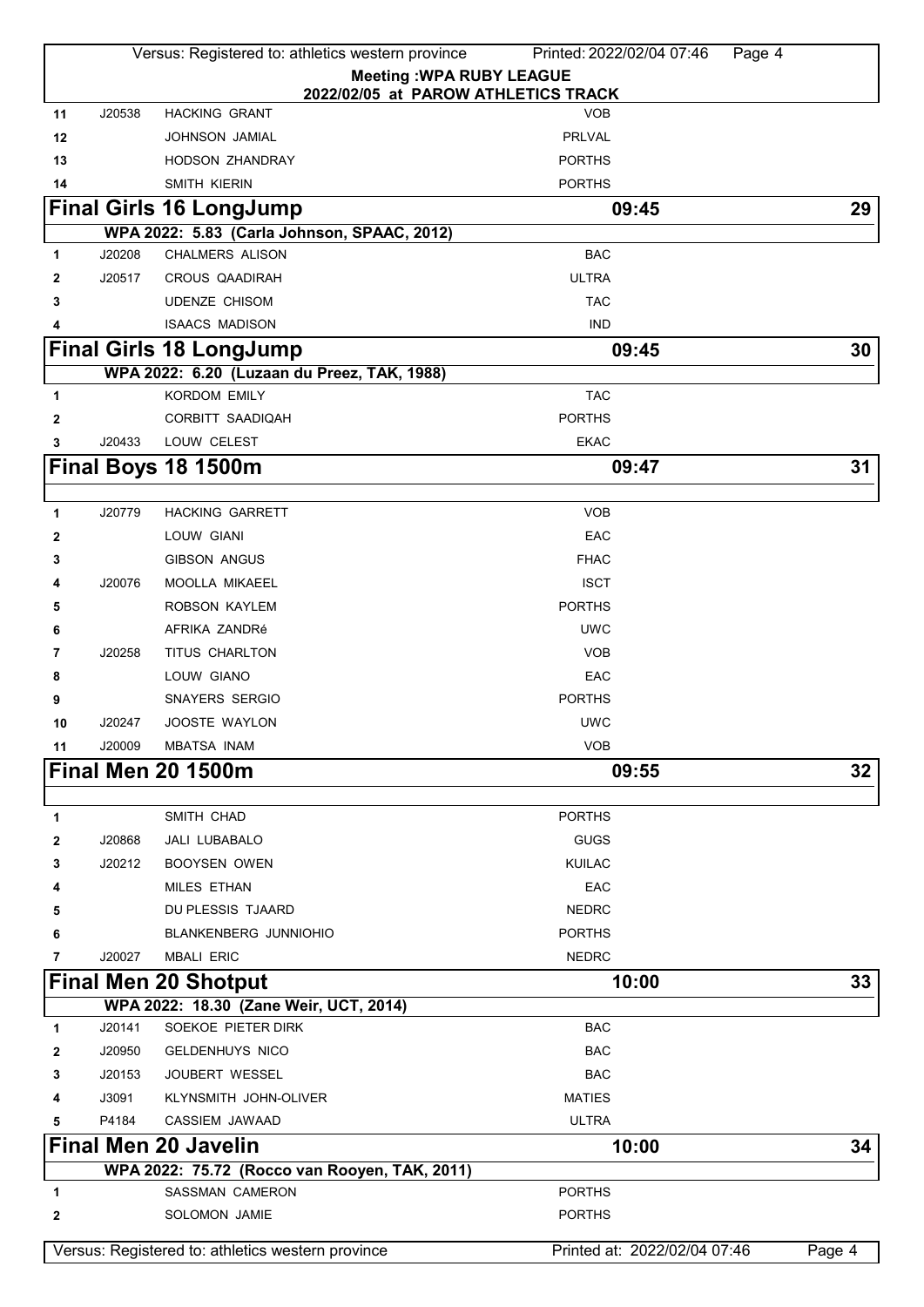|        |                                                              | Versus: Registered to: athletics western province                     | Printed: 2022/02/04 07:46<br>Page 5                                    |    |  |  |
|--------|--------------------------------------------------------------|-----------------------------------------------------------------------|------------------------------------------------------------------------|----|--|--|
|        |                                                              |                                                                       | <b>Meeting: WPA RUBY LEAGUE</b><br>2022/02/05 at PAROW ATHLETICS TRACK |    |  |  |
| 3      | J20141                                                       | SOEKOE PIETER DIRK                                                    | <b>BAC</b>                                                             |    |  |  |
|        |                                                              | <b>Final Girls 18 Discus</b>                                          | 10:00                                                                  | 35 |  |  |
|        |                                                              | WPA 2022: 47.16 (Theresa Janse van Vuuren, Paarl AC, 1978)            |                                                                        |    |  |  |
| 1      |                                                              | SOLOMON JESSé                                                         | <b>BAC</b>                                                             |    |  |  |
| 2      |                                                              | LöTTER JANNEKE                                                        | <b>BAC</b>                                                             |    |  |  |
| 3      | J20171                                                       | PIETERSE KANYA                                                        | <b>BAC</b>                                                             |    |  |  |
| 4      |                                                              | <b>WILMOT CHLOE</b>                                                   | <b>DFM</b>                                                             |    |  |  |
| 5      | J20144                                                       | CRONJE CHARLOTTE                                                      | <b>BAC</b>                                                             |    |  |  |
| 6      |                                                              | SCHOLTZ XANTé                                                         | <b>DFM</b>                                                             |    |  |  |
| 7      |                                                              | VAN NIEKERK KAMISHA                                                   | <b>PORTHS</b>                                                          |    |  |  |
| 8      | J20147                                                       | <b>GOUWS ANJA</b>                                                     | <b>BAC</b>                                                             |    |  |  |
| 9      |                                                              | SERROTTI CHLOE                                                        | <b>TAC</b>                                                             |    |  |  |
|        |                                                              | <b>Final Men 25 1500m</b>                                             | 10:03                                                                  | 36 |  |  |
|        |                                                              | WPA 2022: 03:33.56 (Johan Landsman, University of Stellenbosch, 1993) |                                                                        |    |  |  |
| 1      |                                                              | NKWEBA SIYANDA                                                        | <b>PNA</b>                                                             |    |  |  |
| 2      | J20061                                                       | <b>GORDON TYRONE</b>                                                  | EAC                                                                    |    |  |  |
| 3      |                                                              | RATZ ROWHALDO                                                         | <b>ATHACD</b>                                                          |    |  |  |
| 4      |                                                              | NGALWANA SIMANGALISO                                                  | <b>NEDRC</b>                                                           |    |  |  |
| 5      | P2044                                                        | KOOPMAN JASON                                                         | <b>UWC</b>                                                             |    |  |  |
| 6<br>7 | P2914<br>P236                                                | <b>BOOYSEN CURTIS</b><br>DA SILVA AZEVEDO ALEXANDRO                   | <b>ITHEKO</b><br><b>MATIES</b>                                         |    |  |  |
| 8      |                                                              | <b>BYMAN TYRON</b>                                                    | EAC                                                                    |    |  |  |
| 9      | P123                                                         | VON MOLENDIRFF MELT                                                   | <b>ATHACD</b>                                                          |    |  |  |
| 10     | P730                                                         | <b>COOPER MIGUEL</b>                                                  | <b>NEDRC</b>                                                           |    |  |  |
| 11     | P2916                                                        | LOTT KEATON                                                           | <b>ITHEKO</b>                                                          |    |  |  |
| 12     | P1663                                                        | KOTZE AUBREY                                                          | EAC                                                                    |    |  |  |
| 13     | P <sub>125</sub>                                             | HENDRICKS DEON LEE                                                    | <b>ATHACD</b>                                                          |    |  |  |
| 14     | P717                                                         | BESTENBIER AUSTIN                                                     | <b>NEDRC</b>                                                           |    |  |  |
| 15     | P716                                                         | <b>BESTENBIER OSCAR</b>                                               | <b>NEDRC</b>                                                           |    |  |  |
|        |                                                              | <b>Final 1 of 2 Girls 16 200m</b>                                     | 10:15                                                                  | 37 |  |  |
|        |                                                              | WPA 2022: 24.40 (Chantelle Terblanche, BAK, 2000)                     |                                                                        |    |  |  |
| 1      |                                                              | CANFIELD AAMAAL                                                       | <b>BCAC</b>                                                            |    |  |  |
| 2      |                                                              | <b>VEROTINE SASKIA</b>                                                | <b>ANTON</b>                                                           |    |  |  |
| 3      |                                                              | EDROSS JALEELA                                                        | <b>UWC</b>                                                             |    |  |  |
| 4      | J21254                                                       | LANGEVELDT LISA                                                       | <b>BAC</b>                                                             |    |  |  |
| 5      | J20201                                                       | TEN CATE AMY                                                          | <b>BAC</b>                                                             |    |  |  |
|        |                                                              | Final 2 of 2 Girls 16 200m                                            | 10:15                                                                  | 37 |  |  |
|        |                                                              | WPA 2022: 24.40 (Chantelle Terblanche, BAK, 2000)                     |                                                                        |    |  |  |
| 1      |                                                              | ROUX JACQUELINE                                                       | <b>UWC</b>                                                             |    |  |  |
| 2      |                                                              | <b>HENDRICKS SHAKIRA</b>                                              | <b>BAC</b>                                                             |    |  |  |
| 3      |                                                              | <b>ISAACS MADISON</b>                                                 | <b>IND</b>                                                             |    |  |  |
| 4      |                                                              | <b>UDENZE CHISOM</b>                                                  | <b>TAC</b>                                                             |    |  |  |
| 5      | J20143                                                       | <b>VORSTER SOPHIA</b>                                                 | <b>BAC</b>                                                             |    |  |  |
|        |                                                              | <b>Final Men 20 HighJump</b>                                          | 10:15                                                                  | 38 |  |  |
|        | WPA 2022: 2.25 (Breyton Poole, Helderberg Harriers AC, 2017) |                                                                       |                                                                        |    |  |  |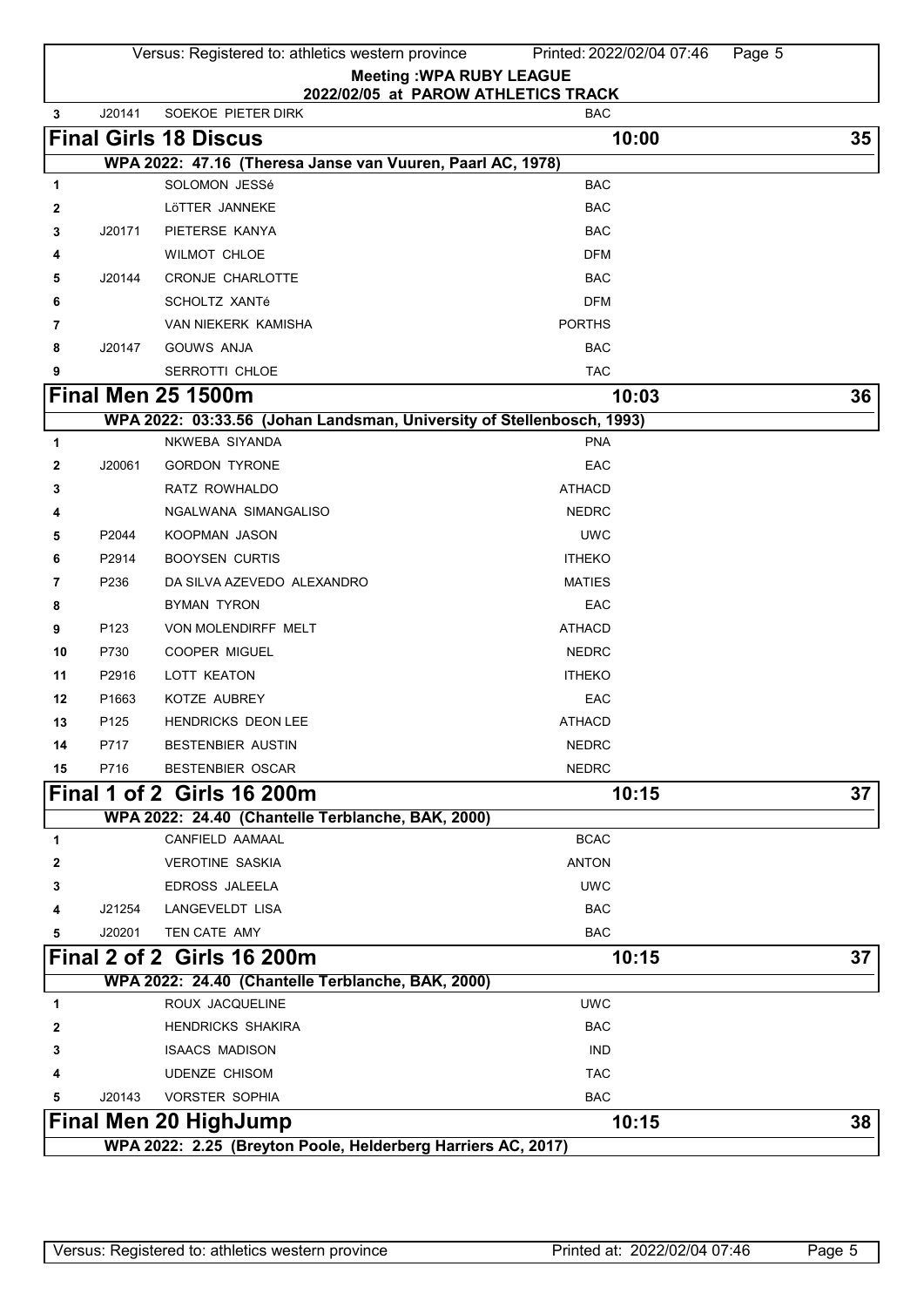|   |         | Versus: Registered to: athletics western province                              | Printed: 2022/02/04 07:46<br>Page 6 |    |
|---|---------|--------------------------------------------------------------------------------|-------------------------------------|----|
|   |         |                                                                                | <b>Meeting: WPA RUBY LEAGUE</b>     |    |
|   |         |                                                                                | 2022/02/05 at PAROW ATHLETICS TRACK |    |
|   |         | Final Boys 16 200m                                                             | 10:21                               | 39 |
|   |         | WPA 2022: 21.34 (Kyle Appel, BAK, 2013)<br>PETERSEN RIYAAZ                     | <b>ITHEKO</b>                       |    |
| 1 |         | <b>BUTLER RAFEEQ</b>                                                           | <b>PORTHS</b>                       |    |
| 2 | P26     | JACK NAEEM                                                                     | <b>ITHEKO</b>                       |    |
| 3 |         | <b>GEORGE BLAKE</b>                                                            | <b>PORTHS</b>                       |    |
| 4 |         |                                                                                | <b>PORTHS</b>                       |    |
| 5 |         | <b>HENDRICKS CADEN</b><br>PELSTON WAYDEN                                       |                                     |    |
| 6 |         |                                                                                | <b>PORTHS</b>                       |    |
|   |         | <b>Final Girls 18 200m</b>                                                     | 10:30                               | 40 |
|   |         | WPA 2022: 24.25 (Janice Josephs, Ridgeville AC, 1999)<br><b>BRENNER ZAINUP</b> | <b>TAC</b>                          |    |
| 1 |         |                                                                                |                                     |    |
| 2 |         | CORBITT SAADIQAH                                                               | <b>PORTHS</b>                       |    |
| 3 |         | KARRIEM NABOEWEYAH                                                             | <b>UWC</b>                          |    |
| 4 |         | <b>BESTER YUSRAH</b>                                                           | <b>BCAC</b>                         |    |
| 5 |         | <b>BOSMAN ANKIA</b>                                                            | <b>DURHS</b>                        |    |
| 6 | J20762  | <b>WALKER TAYLIAH</b>                                                          | <b>ITHEKO</b>                       |    |
| 7 |         | MUTANGIRI ALICIA                                                               | <b>ATHACD</b>                       |    |
|   |         | Final 1 of 3 Boys 18 200m                                                      | 10:36                               | 41 |
|   | J20512  | WPA 2022: 20.57 (Kyle Appel, BAK, 2015)<br><b>ISAACS ZAYD</b>                  | <b>ULTRA</b>                        |    |
| 1 |         |                                                                                | <b>TAC</b>                          |    |
| 2 | J20767  | SCHROEDER CHAD                                                                 | <b>ITHEKO</b>                       |    |
| 3 |         | FLUKS COLE                                                                     |                                     |    |
| 4 | J20448  | MULLER ANDRé                                                                   | <b>EKAC</b><br><b>PORTHS</b>        |    |
| 5 |         | <b>GERTSE ZAC</b>                                                              | <b>VELAC</b>                        |    |
| 6 | J20389  | PETERSEN KEERACO                                                               |                                     |    |
| 7 |         | DAVIDS DIEGO                                                                   | <b>UWC</b>                          |    |
| 8 |         | <b>LAMONT REECE</b>                                                            | <b>PORTHS</b>                       |    |
|   |         | Final 2 of 3 Boys 18 200m                                                      | 10:36                               | 41 |
|   |         | WPA 2022: 20.57 (Kyle Appel, BAK, 2015)<br>TSHANGANA YANDA                     |                                     |    |
| 1 |         |                                                                                | <b>PORTHS</b>                       |    |
| 2 | J20172  | TOLMIE DEJEAN                                                                  | <b>BAC</b><br><b>STELHS</b>         |    |
| 3 |         | MAURICE RIO                                                                    |                                     |    |
| 4 | J20449  | AFRIKA EURIQUIN                                                                | <b>EKAC</b>                         |    |
| 5 | J20521  | <b>KAMRODIEN ZAMAAN</b>                                                        | <b>ULTRA</b>                        |    |
| 6 |         | PERRANG CALEB JONATHAN                                                         | <b>UWC</b>                          |    |
| 7 | J20384  | <b>CEASAR DUWAYNE</b>                                                          | <b>VELAC</b>                        |    |
| 8 |         | KOTZEE ETHAN                                                                   | <b>TAC</b>                          |    |
|   |         | Final 3 of 3 Boys 18 200m                                                      | 10:36                               | 41 |
|   |         | WPA 2022: 20.57 (Kyle Appel, BAK, 2015)                                        |                                     |    |
| 1 |         | LIEBENBERG MATHEW                                                              | <b>VELAC</b>                        |    |
| 2 | J20513  | JACOBS FURQAAN                                                                 | <b>ULTRA</b>                        |    |
| 3 | J202207 | LEHMENSICH CHRISTIAAN                                                          | BAC                                 |    |
| 4 |         | <b>FISHER GERSHOM</b>                                                          | <b>WYNSSS</b>                       |    |
| 5 |         | RYAN KIRON                                                                     | <b>TAC</b>                          |    |
| 6 |         | STEYN ZINEDINE                                                                 | <b>PORTHS</b>                       |    |
| 7 | J20436  | <b>EIMAN LATHAM</b>                                                            | <b>EKAC</b>                         |    |
| 8 |         | THOMAS ZONG                                                                    | <b>PORTHS</b>                       |    |
|   |         |                                                                                |                                     |    |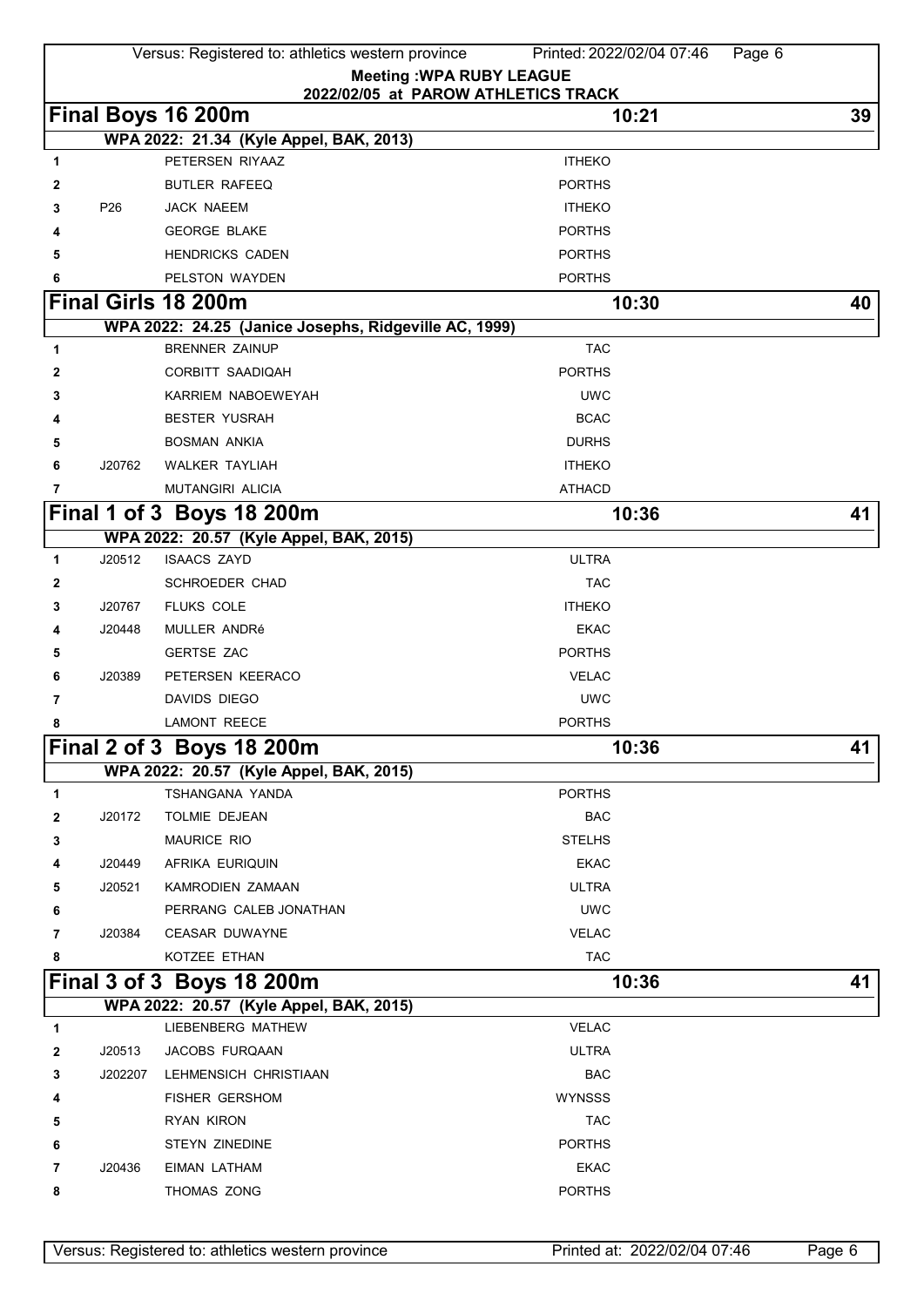|              |        | Versus: Registered to: athletics western province                      | Printed: 2022/02/04 07:46<br>Page 7 |    |
|--------------|--------|------------------------------------------------------------------------|-------------------------------------|----|
|              |        | <b>Meeting: WPA RUBY LEAGUE</b><br>2022/02/05 at PAROW ATHLETICS TRACK |                                     |    |
|              |        | <b>Final Women 20 LongJump</b>                                         | 10:45                               | 42 |
|              |        | WPA 2022: 6.54 (Luzaan du Preez, TAK, 1990)                            |                                     |    |
| 1            |        | <b>JONATHAN AMY</b>                                                    | <b>TAC</b>                          |    |
|              |        | Final Women 25 LongJump                                                | 10:45                               | 43 |
|              |        | WPA 2022: 6.54 (Luzaan du Preez, TAK, 1990)                            |                                     |    |
| 1            |        | NZIHOU-NGOMA BRICIA                                                    | <b>TAC</b>                          |    |
|              |        | Final Women 20 200m                                                    | 10:48                               | 44 |
|              |        | WPA 2022: 23.19 (Esmari le Roux, BAK, 1994)                            |                                     |    |
| 1            |        | JONATHAN AMY                                                           | <b>TAC</b>                          |    |
| 2            | J259   | <b>CLOETE REIGN-ANTOINETTE</b>                                         | <b>PNA</b>                          |    |
| 3            | J21253 | LANGEVELDT JADE                                                        | <b>BAC</b>                          |    |
| 4            |        | ELIAS DENICHA                                                          | <b>UWC</b>                          |    |
| 5            |        | APPEL KELSEY                                                           | <b>PRLVAL</b>                       |    |
| 6            |        | <b>DU PLESSIS STEFANI</b>                                              | <b>BAC</b>                          |    |
| 7            |        | VAN DER MERWE ISOBELLA                                                 | <b>BAC</b>                          |    |
| 8            |        | <b>JOHNSON EMMA</b>                                                    | <b>BAC</b>                          |    |
|              |        | Final 1 of 2 Women 25 200m                                             | 10:52                               | 45 |
|              |        |                                                                        |                                     |    |
| 1            | J20231 | <b>KEYS ALECIA</b>                                                     | <b>UWC</b>                          |    |
| 2            |        | CORBETT MELISSA                                                        | <b>TAC</b>                          |    |
| 3            |        | <b>MENTOOR MICAELA</b>                                                 | <b>PRLVAL</b>                       |    |
| 4            |        | ARENDSE SHANNON                                                        | <b>BAC</b>                          |    |
| 5            | J20230 | RHODE CHELSEA-ANN                                                      | <b>UWC</b>                          |    |
|              |        | Final 2 of 2 Women 25 200m                                             | 10:52                               | 45 |
|              |        |                                                                        |                                     |    |
| 1            |        | <b>ADONIS EMILIA</b>                                                   | <b>UWC</b>                          |    |
| $\mathbf{2}$ | P1844  | KOTZE RETHA                                                            | <b>BAC</b>                          |    |
| 3            |        | <b>JONATHAN LAUREN</b>                                                 | <b>IND</b>                          |    |
| 4            |        | <b>JONATHAN LAUREN</b>                                                 | <b>TAC</b>                          |    |
| 5            | J20140 | VAN HEERDEN COURTNEY                                                   | <b>UWC</b>                          |    |
|              |        | Final 1 of 2 Men 20 200m                                               | 11:00                               | 46 |
|              |        | WPA 2022: 20.55 (Marcus la Grange, BAK, 1986)                          |                                     |    |
| 1            |        | <b>MAY KURWIN</b>                                                      | <b>PORTHS</b>                       |    |
| 2            |        | PAULSE MIKHAEL                                                         | <b>BAC</b>                          |    |
| 3            | J20126 | ABRAHAMS NICHOLAS                                                      | <b>UWC</b>                          |    |
| 4            | P3361  | <b>MARTIN WIAAN</b>                                                    | <b>STELHS</b>                       |    |
| 5            |        | <b>WAKEFIELD JUNAUDE</b>                                               | <b>UWC</b>                          |    |
|              |        | Final 2 of 2 Men 20 200m                                               | 11:00                               | 46 |
|              |        | WPA 2022: 20.55 (Marcus la Grange, BAK, 1986)                          |                                     |    |
| 1            |        | <b>SASSMAN CAMERON</b>                                                 | <b>PORTHS</b>                       |    |
| 2            |        | PAGE EUGENE                                                            | <b>UWC</b>                          |    |
| 3            | J20428 | <b>REUTER DANIEL</b>                                                   | <b>BONAC</b>                        |    |
| 4            | J20142 | SOCHOP KEANAN                                                          | <b>BAC</b>                          |    |
| 5            |        | PAULSE MIKHAIL                                                         | <b>PORTHS</b>                       |    |
|              |        | <b>Final Girls 16 Polevault</b>                                        | 11:00                               | 47 |
|              |        | WPA 2022: 3.75 (Sylma Jordaan, TAK, 2000)                              |                                     |    |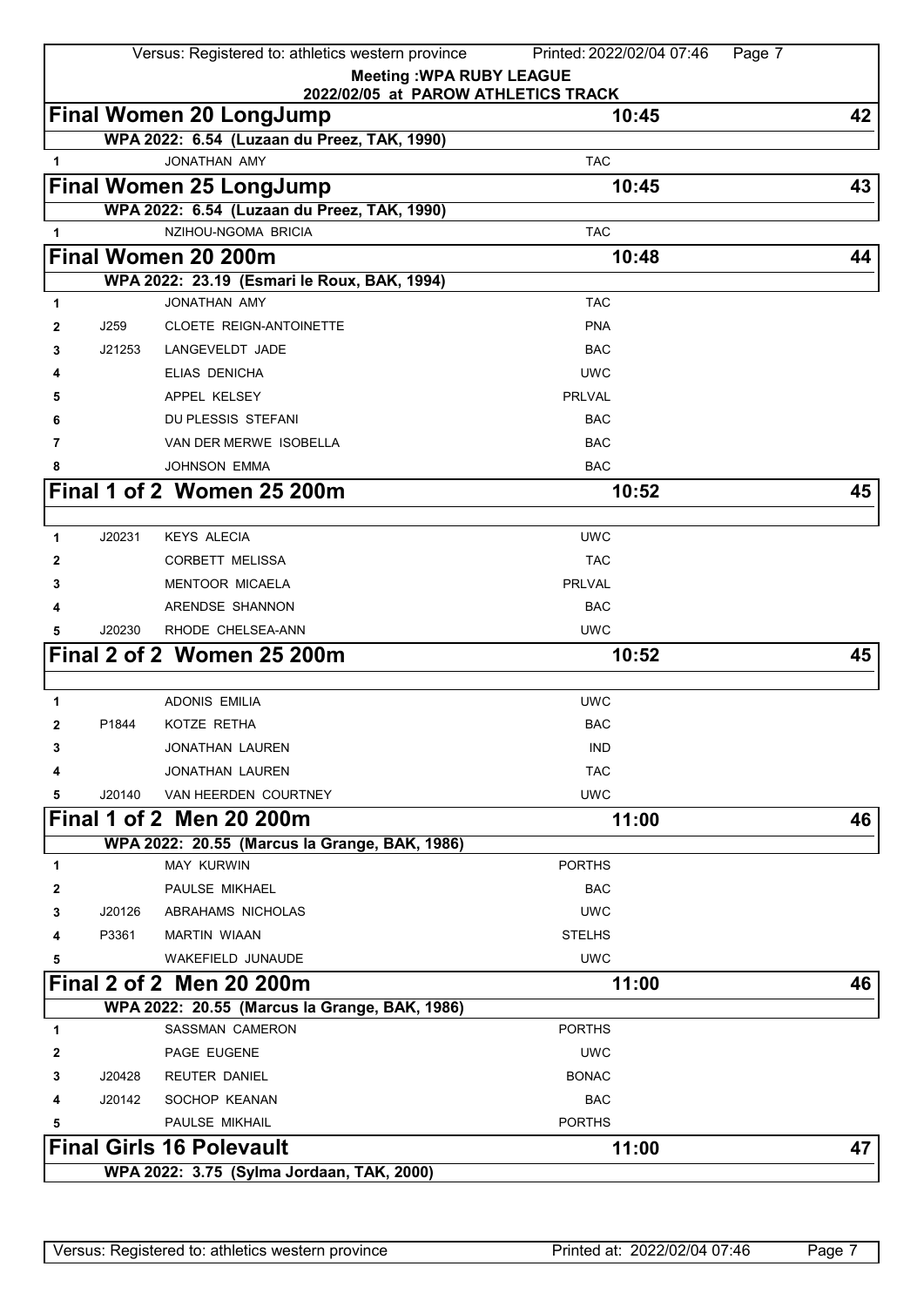Versus: Registered to: athletics western province Printed: 2022/02/04 07:46 Page 8

**Meeting :WPA RUBY LEAGUE 2022/02/05 at PAROW ATHLETICS TRACK**

## **Final Girls 18 Polevault** 48

**WPA 2022: 3.95 (Annelie van Wyk, TAK, 1999)**

|              |        | <b>Final Women 20 Shotput</b>                     | 11:00                        | 49     |
|--------------|--------|---------------------------------------------------|------------------------------|--------|
|              |        | WPA 2022: 16.47 (Maranelle du Toit, BAK, 1997)    |                              |        |
| $\mathbf{1}$ | J20351 | SOPHILE SIBONGILE                                 | <b>GUGS</b>                  |        |
|              |        | <b>Final Women 25 Shotput</b>                     | 11:00                        | 50     |
|              |        | WPA 2022: 17.08 (Maranelle du Toit, BAK, 2002)    |                              |        |
| 1            | J20195 | JORDAAN ZOë                                       | <b>BAC</b>                   |        |
| 2            | P1870  | DU TOIT ALETTA                                    | <b>BAC</b>                   |        |
| 3            | J20358 | SOPHILE SIBULELE                                  | <b>GUGS</b>                  |        |
| 4            |        | <b>GELDERBLOEM ELZANI</b>                         | <b>UWC</b>                   |        |
| 5            | J20093 | LANGENHOVEN BIANCA                                | <b>MPT</b>                   |        |
| 6            | P1875  | <b>GROBBELAAR ELIZE</b>                           | <b>BAC</b>                   |        |
| 7            | J20355 | SIMANGA SIPHOKAZI                                 | <b>GUGS</b>                  |        |
| 8            |        | SANDER CHARMAINE                                  | <b>IND</b>                   |        |
|              |        | <b>Final Men 25 Javelin</b>                       | 11:00                        | 51     |
|              |        | WPA 2022: 87.62 (Rocco van Rooyen, BAK, 2020)     |                              |        |
| 1            | P3545  | <b>SEPTEMBER KEANIN</b>                           | <b>EKAC</b>                  |        |
| 2            | P232   | <b>WIENER SHUKRI</b>                              | <b>PINEAC</b>                |        |
| 3            | P4193  | FIELD JAMIE                                       | <b>ULTRA</b>                 |        |
|              |        | <b>Final Boys 18 Discus</b>                       | 11:00                        | 52     |
|              |        | WPA 2022: 54.86 (Dirk Hanekom, Strand AC, 1983)   |                              |        |
| 1            |        | MOHR CARL-HEINZ                                   | <b>DFM</b>                   |        |
| 2            |        | WYNGAARD MATTHEW                                  | <b>PORTHS</b>                |        |
| 3            |        | <b>SCHOEMAN MARCUS</b>                            | <b>DFM</b>                   |        |
| 4            | J20200 | <b>BURGESS JORDAN</b>                             | <b>BAC</b>                   |        |
| 5            |        | SANDER NATHAN                                     | <b>PRGIM</b>                 |        |
| 6            |        | <b>STEENKAMP RONAN</b>                            | <b>PRLVAL</b>                |        |
| 7            |        | SMITH THEORY                                      | <b>PORTHS</b>                |        |
| 8            | J20350 | SOPHILE MBULELO                                   | <b>GUGS</b>                  |        |
|              |        | Final 1 of 3 Men 25 200m                          | 11:15                        | 53     |
|              |        | WPA 2022: 20.35 (Marcus la Grange, BAK, 2000)     |                              |        |
| 1            | P1604  | TUIS NATHI                                        | <b>CPUT</b>                  |        |
| 2            | P1084  | NTUTU JONATHAN                                    | <b>TAC</b>                   |        |
| 3            |        | PIETERSEN LIAM                                    | <b>MATIES</b>                |        |
| 4            |        | SAMANGA ANGELO SMANGALISO                         | <b>UWC</b>                   |        |
| 5            |        | <b>WELCOME TAHRIQ</b>                             | <b>ITHEKO</b>                |        |
| 6            |        | <b>BUGAN NATHAN</b>                               | <b>UWC</b>                   |        |
| 7            |        | CAESAR JUREAUX                                    | <b>TAC</b>                   |        |
|              |        | Final 2 of 3 Men 25 200m                          | 11:15                        | 53     |
|              |        | WPA 2022: 20.35 (Marcus la Grange, BAK, 2000)     |                              |        |
| 1            |        | <b>CHEME SIMAMKELE</b>                            | <b>PORTHS</b>                |        |
| 2            |        | EWERS JOSHUA                                      | <b>TAC</b>                   |        |
| 3            |        | <b>OERSON BENEDICT</b>                            | <b>PNA</b>                   |        |
|              |        | <b>JOSIAS JESSE</b>                               | <b>UWC</b>                   |        |
| 5            |        | DREYER JONATHAN                                   | <b>ITHEKO</b>                |        |
| 6            | J20589 | JAHWI BLESSED                                     | <b>STRAND</b>                |        |
|              |        | Versus: Registered to: athletics western province | Printed at: 2022/02/04 07:46 | Page 8 |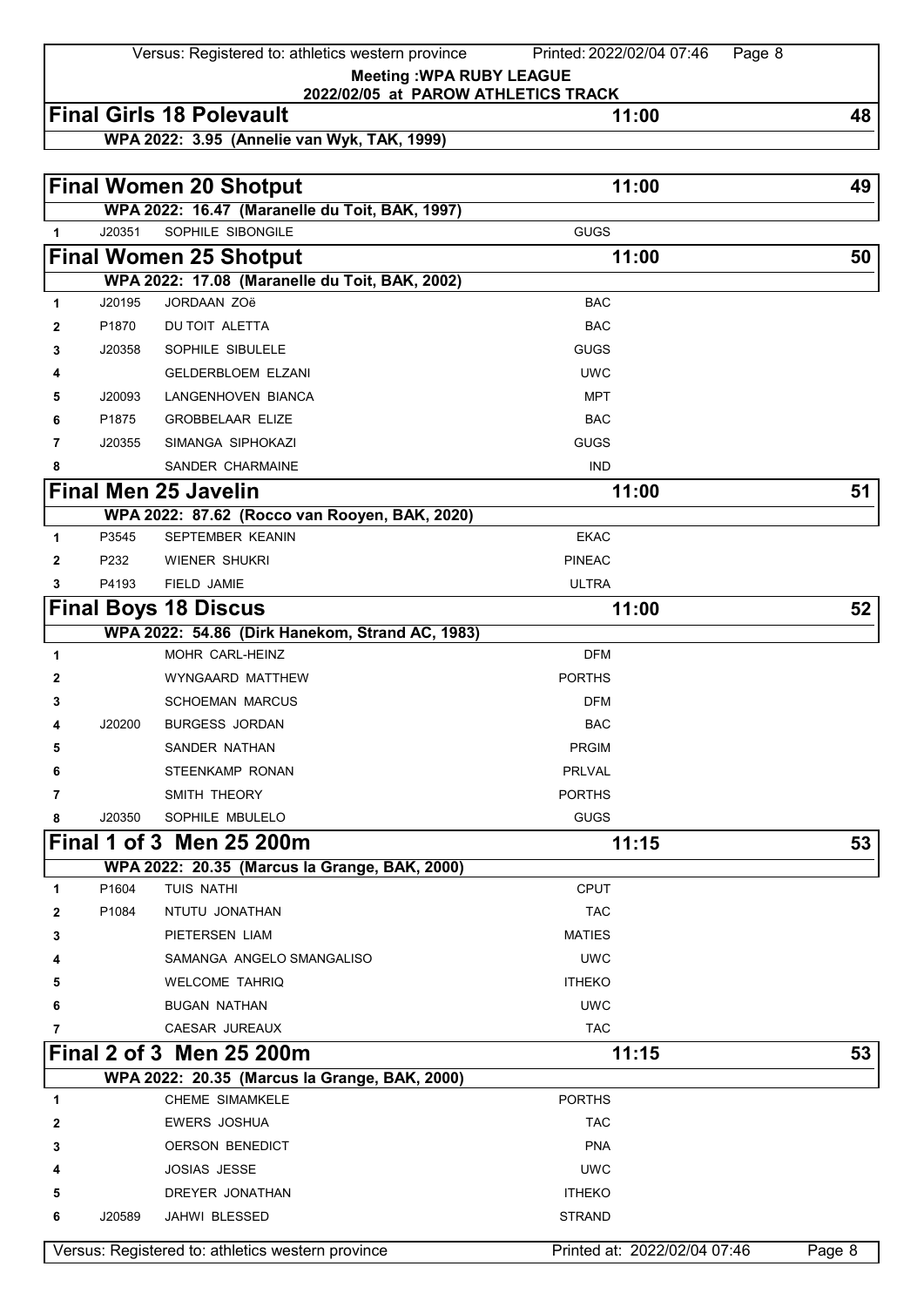|                |        | Versus: Registered to: athletics western province          | Printed: 2022/02/04 07:46    | Page 9 |        |
|----------------|--------|------------------------------------------------------------|------------------------------|--------|--------|
|                |        | <b>Meeting: WPA RUBY LEAGUE</b>                            |                              |        |        |
|                | J20030 | 2022/02/05 at PAROW ATHLETICS TRACK<br><b>JOHNSON KIAN</b> | <b>NEDRC</b>                 |        |        |
| $\overline{7}$ |        |                                                            |                              |        |        |
|                |        | Final 3 of 3 Men 25 200m                                   | 11:15                        |        | 53     |
|                |        | WPA 2022: 20.35 (Marcus la Grange, BAK, 2000)              |                              |        |        |
| 1              | P3539  | <b>ONTONGH MIKYLE</b>                                      | <b>EKAC</b>                  |        |        |
| 2              |        | <b>CAMERON KURT</b>                                        | <b>TAC</b>                   |        |        |
| 3              |        | <b>ISAACS JERMAINE</b>                                     | <b>MATIES</b>                |        |        |
| 4              | P906   | <b>NORMAN KYLE</b>                                         | <b>MADAC</b>                 |        |        |
| 5              | P2008  | NYASHANU NIGEL                                             | <b>UWC</b>                   |        |        |
| 6              |        | PRETORIUS MATT                                             | <b>ITHEKO</b>                |        |        |
| 7              |        | <b>SIMON CAMERON</b>                                       | <b>PNA</b>                   |        |        |
|                |        | <b>Final Girls 16 1500m SteepleChase</b>                   | 11:30                        |        | 54     |
|                |        | WPA 2022: 05:42.72 (Anika Visser, BAK, 2020)               |                              |        |        |
| $\mathbf{1}$   |        | <b>KRUGER TABITA</b>                                       | <b>PRLVAL</b>                |        |        |
| 2              |        | LE ROUX TIHANNA                                            | <b>PRLVAL</b>                |        |        |
|                |        | Final Boys 16 1500m SteepleChase                           | 11:30                        |        | 55     |
|                |        | WPA 2022: 04:28.09 (Shaun Zuzani, New Balance AC, 2004)    |                              |        |        |
| 1              |        | <b>JOHNSON JAMIAL</b>                                      | <b>PRLVAL</b>                |        |        |
| 2              |        | PRINS CHRISTOFF                                            | PRLBH                        |        |        |
| 3              |        | <b>MARKGRAAF DARIUS</b>                                    | <b>PRLVAL</b>                |        |        |
|                | J3125  | RICHTER JOHANN                                             | PRLBH                        |        |        |
|                |        | <b>Final Men 25 HighJump</b>                               | 11:30                        |        | 56     |
|                |        | WPA 2022: 2.27 (Gavin Lendis, SPAAC, 1997)                 |                              |        |        |
|                |        |                                                            |                              |        |        |
|                |        | <b>Final Girls 18 2000m SteepleChase</b>                   | 11:40                        |        | 57     |
|                |        | WPA 2022: 07:17.34 (Nadine Visser, BAK, 2020)              |                              |        |        |
| 1              |        | <b>TULIS LEONA</b>                                         | PRLVAL                       |        |        |
| 2              | J3378  | <b>CORNELIUS ROWALDO</b>                                   | <b>ATHACD</b>                |        |        |
| г              |        | Final Men 20 LongJump                                      | 11:45                        |        | 58     |
|                |        | WPA 2022: 7.80 (Marcus la Grange, BAK, 1995)               |                              |        |        |
| 1              |        | TITO ISMA-EEL                                              | <b>UWC</b>                   |        |        |
| 2              |        | <b>WALTERS ZANE</b>                                        | <b>BAC</b>                   |        |        |
|                |        | <b>Final Men 25 LongJump</b>                               | 11:45                        |        | 59     |
|                |        | WPA 2022: 7.80 (Marcus la Grange, BAK, 1995)               |                              |        |        |
| 1              | P4194  | MANASSE MIKHAIL                                            | <b>ULTRA</b>                 |        |        |
| 2              | P3546  | LINKS JOHN-DEAN                                            | EKAC                         |        |        |
| 3              |        | VAN WYK IMRAAN CASSIEM                                     | <b>CPUT</b>                  |        |        |
| 4              |        | HARTLEY WARREN                                             | <b>EGAC</b>                  |        |        |
|                |        | <b>Final Boys 18 2000m SteepleChase</b>                    | 11:52                        | 83.8cm | 60     |
|                |        | WPA 2022: 06:32.10 (Ameron Cona, Bottelary AC, 2020)       |                              |        |        |
| 1              |        | <b>KLAAS LIHLE</b>                                         | <b>PRLVAL</b>                |        |        |
| 2              |        | DE JAGER DAVID                                             | <b>PRLVAL</b>                |        |        |
|                |        | <b>Final Boys 16 Shotput</b>                               | 12:00                        | 5kg    | 61     |
|                |        | WPA 2022: 17.85 (JP van der Spuy, BAK, 2001)               |                              |        |        |
| 1              |        | VAN DEVENTER JANU                                          | <b>BAC</b>                   |        |        |
| 2              |        | LE ROUX JUAN-JOZé                                          | <b>BAC</b>                   |        |        |
| 3              | J20152 | <b>JOUBERT MIGAEL</b>                                      | <b>BAC</b>                   |        |        |
| 4              |        | PARKER ANTHONY                                             | <b>DFM</b>                   |        |        |
| 5              |        | PAXTON JAMES                                               | PRLVAL                       |        |        |
|                |        |                                                            |                              |        |        |
|                |        | Versus: Registered to: athletics western province          | Printed at: 2022/02/04 07:46 |        | Page 9 |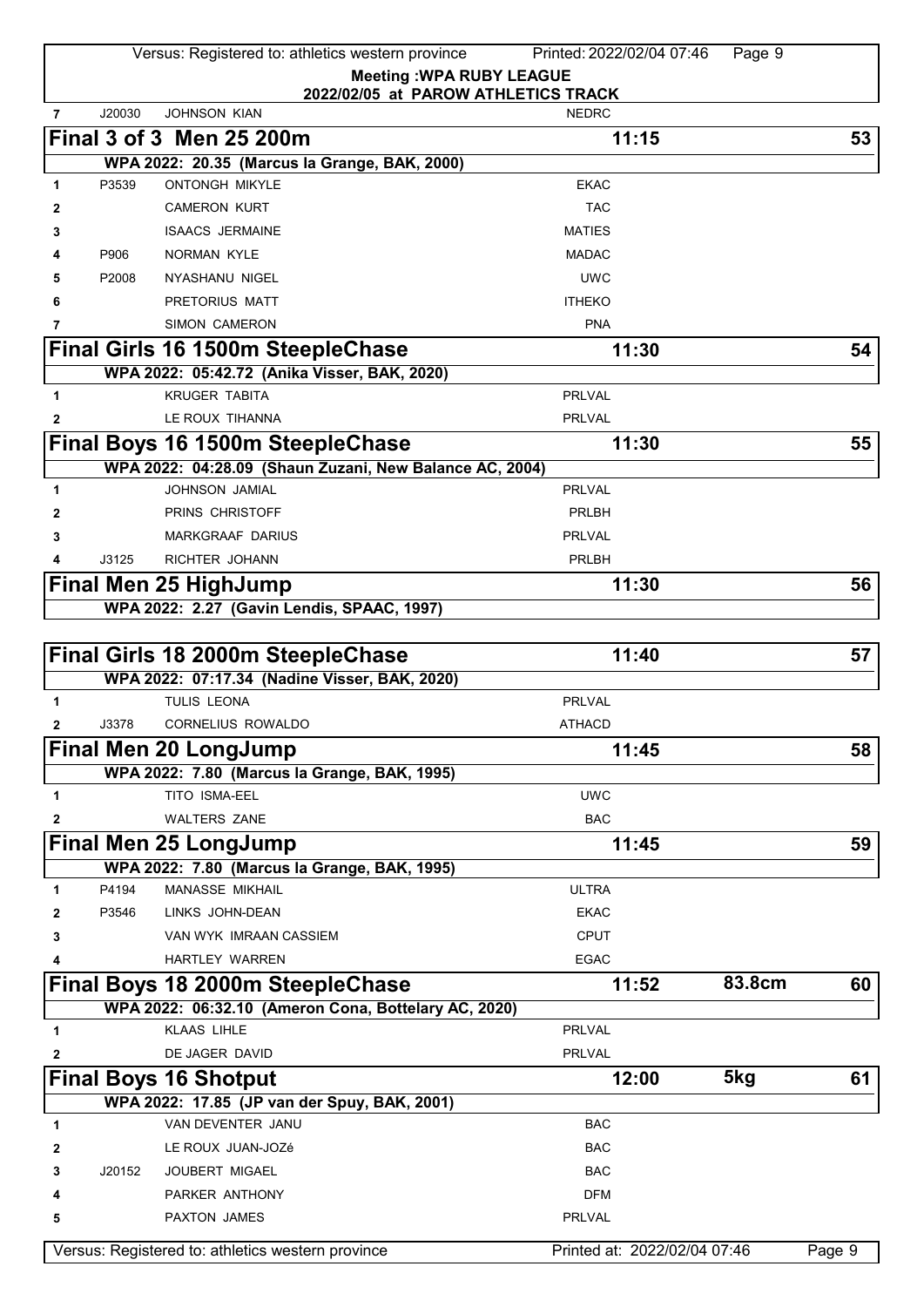|              |                 | Versus: Registered to: athletics western province                   | Printed: 2022/02/04 07:46<br>Page 10                                   |         |
|--------------|-----------------|---------------------------------------------------------------------|------------------------------------------------------------------------|---------|
|              |                 |                                                                     | <b>Meeting: WPA RUBY LEAGUE</b><br>2022/02/05 at PAROW ATHLETICS TRACK |         |
| 6            |                 | <b>SCHNABEL EMIL</b>                                                | <b>BAC</b>                                                             |         |
|              |                 | <b>Final Boys 18 Javelin</b>                                        | 12:00                                                                  | 62      |
|              |                 | WPA 2022: 83.16 (Morné Moolman, BAK, 2011)                          |                                                                        |         |
| 1            |                 | SMITH THEORY                                                        | <b>PORTHS</b>                                                          |         |
| 2            |                 | <b>VAN GREUNING SCHALK</b>                                          | <b>DFM</b>                                                             |         |
| 3            |                 | CILLIERS DANIEL                                                     | <b>PRLVAL</b>                                                          |         |
|              |                 | WYNGAARD MATTHEW                                                    | <b>PORTHS</b>                                                          |         |
|              |                 | <b>Final Men 20 Discus</b>                                          | 12:00                                                                  | 63      |
|              |                 | WPA 2022: 55.08 (Karl Ueckermann, BAK, 1993)                        |                                                                        |         |
| 1            | J20153          | <b>JOUBERT WESSEL</b>                                               | <b>BAC</b>                                                             |         |
| $\mathbf{2}$ | J20950          | <b>GELDENHUYS NICO</b>                                              | <b>BAC</b>                                                             |         |
| 3            | P4184           | CASSIEM JAWAAD                                                      | <b>ULTRA</b>                                                           |         |
|              |                 | SOLOMON JAMIE                                                       | <b>PORTHS</b>                                                          |         |
| 5            | J20141          | SOEKOE PIETER DIRK                                                  | <b>BAC</b>                                                             |         |
| 6            | P <sub>22</sub> | SMIT CHRISTOPHER                                                    | <b>STRAND</b>                                                          |         |
|              |                 |                                                                     |                                                                        |         |
|              |                 | <b>Final Men 25 Discus</b>                                          | 12:00                                                                  | 64      |
|              |                 | WPA 2022: 68.48 (John van Reenen, University of Stellenbosch, 1975) |                                                                        |         |
| 1            |                 | <b>DE JAGER MARCELLE</b>                                            | <b>CPUT</b>                                                            |         |
| $\mathbf{2}$ | P232            | <b>WIENER SHUKRI</b>                                                | <b>PINEAC</b>                                                          |         |
| 3            |                 | VAN DER WESTHUIZEN EDWILL                                           | <b>BAC</b>                                                             |         |
|              |                 | Final Women 20 3000m SteepleChase                                   | 12:02                                                                  | 65      |
|              |                 | WPA 2022: 10:46.09 (Destiny Tieties, Adidas AC, 2006)               |                                                                        |         |
| $\mathbf{1}$ | J20472          | <b>CILLIERS MARIETJIE</b>                                           | <b>PRLVAL</b>                                                          |         |
|              |                 | Final Men 20 3000m SteepleChase                                     | 12:02                                                                  | 66      |
|              |                 | WPA 2022: 08:42.86 (Anthony Godongwana, Celtic Harriers AC, 2003)   |                                                                        |         |
| 1            | J20027          | <b>MBALI ERIC</b>                                                   | <b>NEDRC</b>                                                           |         |
|              |                 | Final Men 25 3000m SteepleChase                                     | 12:17                                                                  | 67      |
|              |                 | WPA 2022: 08:29.30 (Johan Daffue, University of Stellenbosch, 1981) |                                                                        |         |
| 1            |                 | ARENDSE DANIëL                                                      | <b>EKAC</b>                                                            |         |
| $\mathbf{2}$ |                 | NGALWANA SIMANGALISO                                                | <b>NEDRC</b>                                                           |         |
| 3            |                 | <b>HARTLEY WARREN</b>                                               | <b>EGAC</b>                                                            |         |
|              |                 | Final Women 25 3000m SteepleChase                                   | 12:17                                                                  | 68      |
|              |                 | WPA 2022: 10:20.72 (Nolene Conrad, Liberty Nike AC, 2005)           |                                                                        |         |
|              |                 |                                                                     |                                                                        |         |
|              |                 | <b>Final Men 20 Polevault</b>                                       | 12:30                                                                  | 69      |
|              |                 | WPA 2022: 5.21 (Pieter Brits, University of Stellenbosch, 1994)     |                                                                        |         |
|              |                 |                                                                     |                                                                        |         |
|              |                 | <b>Final Men 25 Polevault</b>                                       | 12:30                                                                  | 70      |
|              |                 | WPA 2022: 5.90 (Okkert Brits, University of Stellenbosch, 1994)     |                                                                        |         |
|              |                 |                                                                     |                                                                        |         |
|              |                 | Final Girls 16 400m                                                 | 12:40                                                                  | 71      |
|              |                 | WPA 2022: 0:56.13 (Sonja van der Merwe, TAK, 2007)                  |                                                                        |         |
| 1            |                 | <b>HENDRICKS SHAKIRA</b>                                            | BAC                                                                    |         |
| 2            |                 | <b>UYS EMMA</b>                                                     | <b>DETYG</b>                                                           |         |
| 3            | J20517          | CROUS QAADIRAH                                                      | <b>ULTRA</b>                                                           |         |
| 4            |                 | <b>KRUGER TABITA</b>                                                | <b>PRLVAL</b>                                                          |         |
| 5            |                 | DAVIDS AMMAARAH                                                     | <b>TAC</b>                                                             |         |
| 6            | J20727          | <b>CHARLES RACHEL</b>                                               | <b>SOUSTR</b>                                                          |         |
|              |                 |                                                                     |                                                                        |         |
|              |                 | Versus: Registered to: athletics western province                   | Printed at: 2022/02/04 07:46                                           | Page 10 |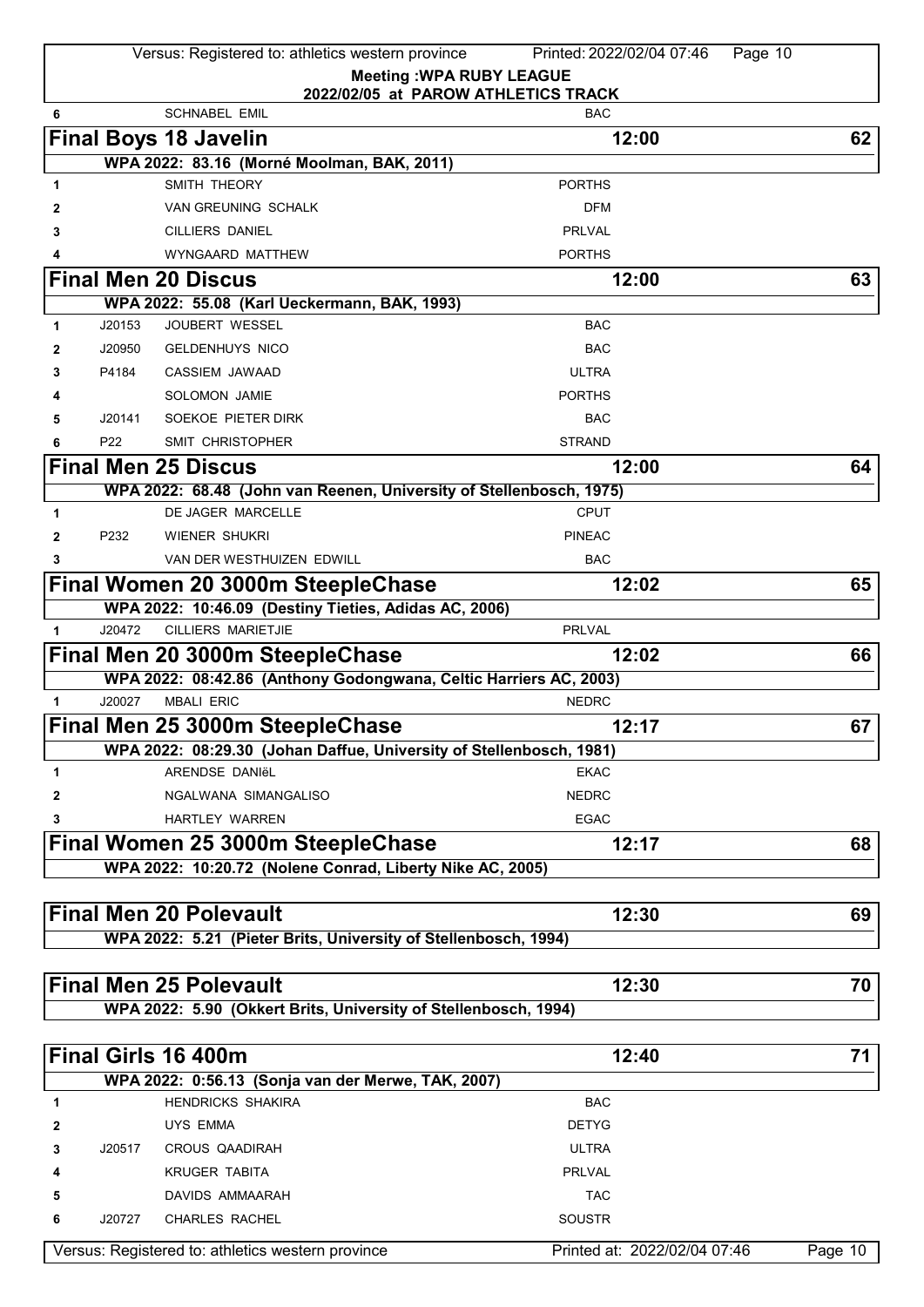|   |        | Versus: Registered to: athletics western province                         | Printed: 2022/02/04 07:46 | Page 11 |    |
|---|--------|---------------------------------------------------------------------------|---------------------------|---------|----|
|   |        | <b>Meeting: WPA RUBY LEAGUE</b>                                           |                           |         |    |
| 7 |        | 2022/02/05 at PAROW ATHLETICS TRACK<br><b>FOURIE MIECKE</b>               | <b>PRLVAL</b>             |         |    |
|   |        |                                                                           |                           |         |    |
|   |        | Final Boys 16 400m                                                        | 12:48                     |         | 72 |
|   |        | WPA 2022: 0:48.64 (Jayson Weber, BAK, 2016)<br><b>ADAMS LEON</b>          | <b>PORTHS</b>             |         |    |
| 1 |        | JORDAN VAYGAN                                                             | <b>BCAC</b>               |         |    |
| 2 |        |                                                                           | <b>ZWAHS</b>              |         |    |
| 3 |        | <b>TAYLOR MATTHEW</b><br><b>BUTLER RAFEEQ</b>                             | <b>PORTHS</b>             |         |    |
| 4 |        | PRINCE TIYARN                                                             |                           |         |    |
| 5 |        |                                                                           | <b>ZWAHS</b>              |         |    |
|   |        | Final Girls 18 400m                                                       | 12:56                     |         | 73 |
|   |        | WPA 2022: 0:54.90 (Sonja van der Merwe, TAK, 2009)<br><b>BOSMAN ANKIA</b> | <b>DURHS</b>              |         |    |
| 1 |        |                                                                           |                           |         |    |
| 2 |        | <b>KORDOM EMILY</b>                                                       | <b>TAC</b>                |         |    |
| 3 | J20402 | <b>GOERGE TERESKE</b>                                                     | <b>VELAC</b>              |         |    |
|   |        | <b>Final Girls 16 HighJump</b>                                            | 13:00                     |         | 74 |
|   |        | WPA 2022: 1.81 (Elmarie Gerryts, TAK, 1988)                               |                           |         |    |
| 1 |        | ROSENSTRAUCH ANYA                                                         | <b>PRLVAL</b>             |         |    |
| 2 |        | <b>BALIE LUCIA</b>                                                        | <b>BCAC</b>               |         |    |
| 3 |        | TITUS ANNEKE                                                              | PRLVAL                    |         |    |
|   |        | <b>Final Boys 16 LongJump</b>                                             | 13:00                     |         | 75 |
|   |        | WPA 2022: 6.64 (Le Roux van Aarde, Swartland High School, 1992)           |                           |         |    |
| 1 |        | SMIT SEBASTIAN                                                            | <b>GENSW</b>              |         |    |
|   |        | <b>Final Boys 18 LongJump</b>                                             | 13:00                     |         | 76 |
|   |        | WPA 2022: 7.57 (Julian Karolus, TAK, 2005)                                |                           |         |    |
| 1 |        | <b>RYAN KIRON</b>                                                         | <b>TAC</b>                |         |    |
| 2 |        | <b>LAMONT REECE</b>                                                       | <b>PORTHS</b>             |         |    |
| 3 |        | <b>CILLIERS DANIEL</b>                                                    | <b>PRLVAL</b>             |         |    |
| 4 |        | KOTZEE ETHAN                                                              | <b>TAC</b>                |         |    |
|   |        | <b>Final Boys 18 Shotput</b>                                              | 13:00                     |         | 77 |
|   |        | WPA 2022: 17.63 (JP van der Spuy, BAK, 2003)                              |                           |         |    |
| 1 |        | SMITH THEORY                                                              | <b>PORTHS</b>             |         |    |
| 2 | J20350 | SOPHILE MBULELO                                                           | <b>GUGS</b>               |         |    |
| 3 | J20200 | <b>BURGESS JORDAN</b>                                                     | <b>BAC</b>                |         |    |
| 4 |        | <b>STEENKAMP RONAN</b>                                                    | <b>PRLVAL</b>             |         |    |
| 5 |        | KAPP JOSHUA                                                               | <b>DFM</b>                |         |    |
| 6 |        | WYNGAARD MATTHEW                                                          | <b>PORTHS</b>             |         |    |
| 7 |        | SANDER NATHAN                                                             | <b>PRGIM</b>              |         |    |
|   |        | <b>Final Boys 16 Javelin</b>                                              | 13:00                     | 700g    | 78 |
|   |        | WPA 2022: 70.41 (Morné Moolman, BAK, 2009)                                |                           |         |    |
|   | J20747 | HEUSER JOHAN                                                              | <b>BAC</b>                |         |    |
|   |        | <b>Final Girls 16 Discus</b>                                              | 13:00                     | 1kg     | 79 |
|   |        | WPA 2022: 40.20 (Maranelle du Toit, BAK, 1993)                            |                           |         |    |
| 1 |        | SWART MAREIJKA                                                            | <b>BAC</b>                |         |    |
| 2 |        | <b>JOHNSON AIMEE</b>                                                      | <b>BAC</b>                |         |    |
| 3 | J20204 | <b>BARNARD TAMZIN</b>                                                     | <b>BAC</b>                |         |    |
| 4 |        | <b>BRINK MINKI</b>                                                        | <b>TAC</b>                |         |    |
| 5 | J20208 | <b>CHALMERS ALISON</b>                                                    | <b>BAC</b>                |         |    |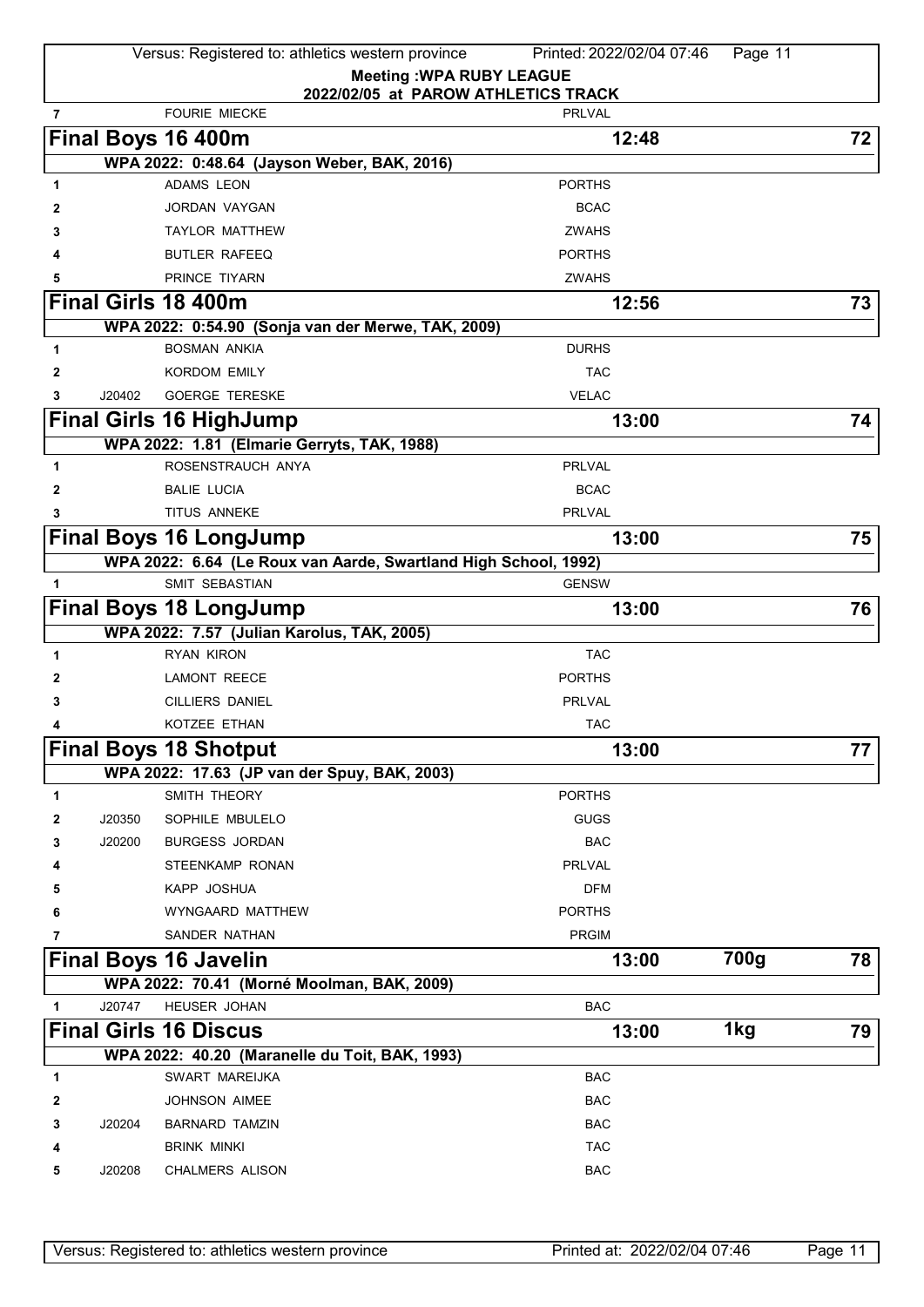|   |        | Versus: Registered to: athletics western province         | Printed: 2022/02/04 07:46<br>Page 12 |    |
|---|--------|-----------------------------------------------------------|--------------------------------------|----|
|   |        | <b>Meeting: WPA RUBY LEAGUE</b>                           |                                      |    |
|   |        | 2022/02/05 at PAROW ATHLETICS TRACK<br>Final Boys 18 400m | 13:04                                | 80 |
|   |        | WPA 2022: 0:46.66 (Mark van Soest, TAK, 1999)             |                                      |    |
| 1 |        | <b>BOSCH DAMIAN</b>                                       | <b>MATIES</b>                        |    |
| 2 |        | SCHROEDER CHAD                                            | <b>TAC</b>                           |    |
| 3 |        | <b>MAURICE RIO</b>                                        | <b>STELHS</b>                        |    |
| 4 | J20398 | ANDREWS ROMEO                                             | <b>VELAC</b>                         |    |
| 5 |        | <b>CLOETE WAYDE</b>                                       | <b>BAC</b>                           |    |
| 6 |        | LINEVILLE DYLAN                                           | <b>ITHEKO</b>                        |    |
| 7 |        | PERRANG CALEB JONATHAN                                    | <b>UWC</b>                           |    |
| 8 |        | BOTHMA BRANDON-LEIGH                                      | <b>BAC</b>                           |    |
|   |        | Final Women 20 400m                                       | 13:20                                | 81 |
|   |        | WPA 2022: 0:54.06 (Sonja van der Merwe, TAK, 2010)        |                                      |    |
| 1 | J259   | CLOETE REIGN-ANTOINETTE                                   | <b>PNA</b>                           |    |
| 2 |        | LUDICK TATUM                                              | <b>MATIES</b>                        |    |
| 3 | J410   | <b>BRUGMAN KARLA</b>                                      | <b>STELHS</b>                        |    |
|   |        | VAN DER MERWE ISOBELLA                                    | <b>BAC</b>                           |    |
|   |        | <b>Final 1 of 2 Men 20 400m</b>                           | 13:28                                | 82 |
|   |        | WPA 2022: 0:46.65 (Kyle Appel, BAK, 2017)                 |                                      |    |
| 1 |        | RHODES COLE                                               | <b>SETHS</b>                         |    |
| 2 |        | PAULSE MIKHAIL                                            | <b>PORTHS</b>                        |    |
| 3 |        | <b>WALTERS ZANE</b>                                       | <b>BAC</b>                           |    |
| 4 |        | YZELLE MARNO                                              | <b>IND</b>                           |    |
| 5 | P3361  | <b>MARTIN WIAAN</b>                                       | <b>STELHS</b>                        |    |
|   |        | Final 2 of 2 Men 20 400m                                  | 13:28                                | 82 |
|   |        | WPA 2022: 0:46.65 (Kyle Appel, BAK, 2017)                 |                                      |    |
| 1 |        | ADAMS MUJAAID                                             | <b>BCAC</b>                          |    |
| 2 |        | PAULSE MIKHAEL                                            | <b>BAC</b>                           |    |
| 3 |        | CHEPAPE TUMELO                                            | <b>VOB</b>                           |    |
|   | J252   | JANTJIES MILLANO                                          | <b>PNA</b>                           |    |
|   |        | Final Women 25 400m                                       | 13:40                                | 83 |
|   |        | WPA 2022: 0:52.75 (Sonja van der Merwe, TAK, 2012)        |                                      |    |
| 1 |        | <b>JONATHAN LAUREN</b>                                    | <b>TAC</b>                           |    |
| 2 |        | ADONIS EMILIA                                             | <b>UWC</b>                           |    |
| 3 | P1844  | KOTZE RETHA                                               | <b>BAC</b>                           |    |
| 4 |        | <b>JONATHAN LAUREN</b>                                    | <b>IND</b>                           |    |
| 5 | J20140 | VAN HEERDEN COURTNEY                                      | <b>UWC</b>                           |    |
|   |        | Final 1 of 2 Men 25 400m                                  | 13:44                                | 84 |
|   |        | WPA 2022: 0:44.65 (Marcus la Grange, BAK, 2002)           |                                      |    |
| 1 | J20589 | JAHWI BLESSED                                             | <b>STRAND</b>                        |    |
| 2 | P2008  | NYASHANU NIGEL                                            | <b>UWC</b>                           |    |
| 3 |        | SAMANGA ANGELO SMANGALISO                                 | <b>UWC</b>                           |    |
| 4 | P3416  | PETERSEN ASRAF                                            | <b>VELAC</b>                         |    |
| 5 |        | VAN DER MERWE KEEGAN                                      | <b>ITHEKO</b>                        |    |
| 6 |        | PIETERSEN LIAM                                            | <b>MATIES</b>                        |    |
| 7 |        | RUDOLPH ENRIQUE                                           | <b>BCAC</b>                          |    |
| 8 |        | LOMBAART DUWANYE                                          | <b>UWC</b>                           |    |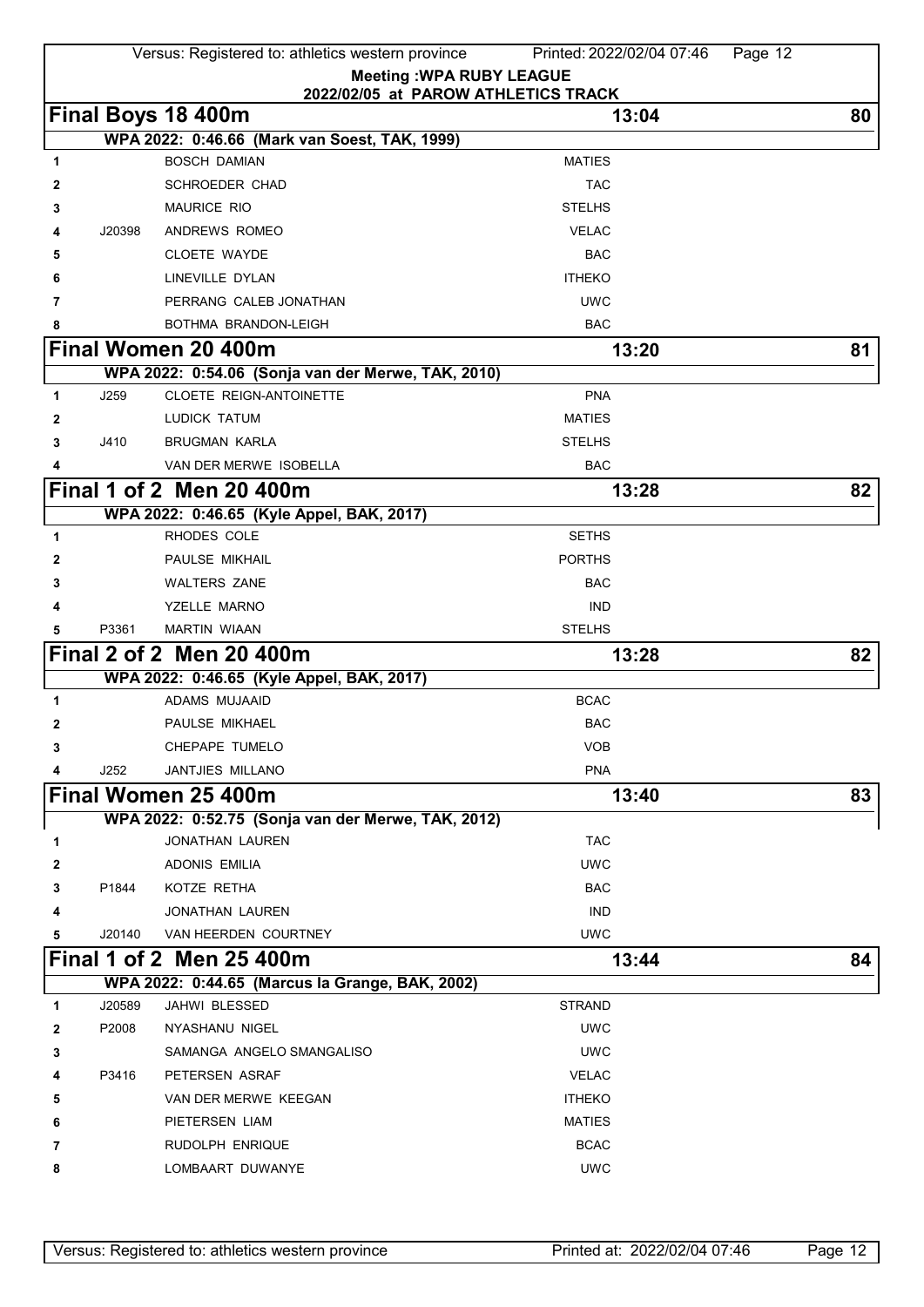|              |        | Versus: Registered to: athletics western province  |                                                                        | Printed: 2022/02/04 07:46    | Page 13 |         |
|--------------|--------|----------------------------------------------------|------------------------------------------------------------------------|------------------------------|---------|---------|
|              |        |                                                    | <b>Meeting: WPA RUBY LEAGUE</b><br>2022/02/05 at PAROW ATHLETICS TRACK |                              |         |         |
|              |        | Final 2 of 2 Men 25 400m                           |                                                                        | 13:44                        |         | 84      |
|              |        | WPA 2022: 0:44.65 (Marcus la Grange, BAK, 2002)    |                                                                        |                              |         |         |
| 1            |        | NKWEBA SIYANDA                                     |                                                                        | <b>PNA</b>                   |         |         |
| 2            |        | <b>CHEME SIMAMKELE</b>                             |                                                                        | <b>PORTHS</b>                |         |         |
| 3            |        | <b>OERSON BENEDICT</b>                             |                                                                        | <b>PNA</b>                   |         |         |
|              | J20030 | <b>JOHNSON KIAN</b>                                |                                                                        | <b>NEDRC</b>                 |         |         |
| 5            | P148   | <b>FAYINDLALA WANDISILE</b>                        |                                                                        | <b>MATIES</b>                |         |         |
| 6            | J20346 | <b>NDALASI ATHABILE</b>                            |                                                                        | <b>GUGS</b>                  |         |         |
| 7            |        | RUDOLPH ROWIN                                      |                                                                        | <b>BCAC</b>                  |         |         |
| 8            |        | DU PLESSIS MATTHEW                                 |                                                                        | <b>HELHAR</b>                |         |         |
|              |        | Final Girls 16 800m                                |                                                                        | 14:00                        |         | 85      |
|              |        |                                                    | WPA 2022: 2:14.97 (Elsire Strauss, Calvinia High School, 1994)         |                              |         |         |
| 1            |        | <b>FOURIE MIECKE</b>                               |                                                                        | <b>PRLVAL</b>                |         |         |
| 2            |        | DAVIDS AMMAARAH                                    |                                                                        | <b>TAC</b>                   |         |         |
| 3            |        | <b>BALIE LUCIA</b>                                 |                                                                        | <b>BCAC</b>                  |         |         |
| 4            |        | ABRAHAMS TREZITA                                   |                                                                        | <b>PORTHS</b>                |         |         |
| 5            | J20518 | DARIES MUDJAYIDAH                                  |                                                                        | <b>ULTRA</b>                 |         |         |
|              |        | <b>Final Girls 18 HighJump</b>                     |                                                                        | 14:00                        |         | 86      |
|              |        | WPA 2022: 1.82 (Heidi de Kock, Pinelands AC, 1976) |                                                                        |                              |         |         |
|              |        |                                                    |                                                                        |                              |         |         |
|              |        | <b>Final Girls 16 Shotput</b>                      |                                                                        | 14:00                        | 3kg     | 87      |
|              |        | WPA 2022: 13.19 (Chloë Serrotti, TAK, 2021)        |                                                                        |                              |         |         |
| $\mathbf{1}$ |        | <b>SWART MAREIJKA</b>                              |                                                                        | <b>BAC</b>                   |         |         |
| 2            |        | JONES TAYLIA                                       |                                                                        | <b>BAC</b>                   |         |         |
| 3            |        | <b>JOHNSON AIMEE</b>                               |                                                                        | <b>BAC</b>                   |         |         |
| 4            |        | GILLESPIE KAY-LEE                                  |                                                                        | <b>DFM</b>                   |         |         |
| 5            |        | <b>BRINK MINKI</b>                                 |                                                                        | <b>TAC</b>                   |         |         |
| 6            | J20208 | CHALMERS ALISON                                    |                                                                        | <b>BAC</b>                   |         |         |
| 7            |        | <b>GILLESPIE MEGAN</b>                             |                                                                        | <b>DFM</b>                   |         |         |
|              |        | <b>Final Women 20 Javelin</b>                      |                                                                        | 14:00                        |         | 88      |
|              |        | WPA 2022: 51.47 (Tarryn Bright, BAK, 2002)         |                                                                        |                              |         |         |
| 1            |        | <b>JORDAAN LARA</b>                                |                                                                        | <b>DURHS</b>                 |         |         |
|              |        | <b>Final Women 25 Javelin</b>                      |                                                                        | 14:00                        |         | 89      |
|              |        | WPA 2022: 51.74 (Michelle Bradbury, BAK, 1993)     |                                                                        |                              |         |         |
| 1            | P1870  | DU TOIT ALETTA                                     |                                                                        | <b>BAC</b>                   |         |         |
| $\mathbf{2}$ | P1875  | <b>GROBBELAAR ELIZE</b>                            |                                                                        | <b>BAC</b>                   |         |         |
| 3            |        | DE JAGER ESTé                                      |                                                                        | <b>IND</b>                   |         |         |
|              |        | <b>Final Boys 16 Discus</b>                        |                                                                        | 14:00                        | 1.5kg   | 90      |
|              |        |                                                    | WPA 2022: 56.00 (Willie Coetzee, Paarl Boys' High School, 1984)        |                              |         |         |
| 1            |        | SCHNABEL EMIL                                      |                                                                        | <b>BAC</b>                   |         |         |
| 2            |        | LE ROUX JUAN-JOZé                                  |                                                                        | <b>BAC</b>                   |         |         |
| 3            |        | VAN DEVENTER JANU                                  |                                                                        | <b>BAC</b>                   |         |         |
|              |        | VAN DYK HAYDEN                                     |                                                                        | <b>PRLVAL</b>                |         |         |
| 5            | J20152 | JOUBERT MIGAEL                                     |                                                                        | <b>BAC</b>                   |         |         |
| 6            |        | PAXTON JAMES                                       |                                                                        | <b>PRLVAL</b>                |         |         |
|              |        | Final Boys 16 800m                                 |                                                                        | 14:06                        |         | 91      |
| 1            | J20002 | <b>BHEBHA SIVE</b>                                 | WPA 2022: 1:57.10 (Paul Eksteen, Paarl Gimnasium, 1980)                | <b>VOB</b>                   |         |         |
|              |        |                                                    |                                                                        |                              |         |         |
|              |        | Versus: Registered to: athletics western province  |                                                                        | Printed at: 2022/02/04 07:46 |         | Page 13 |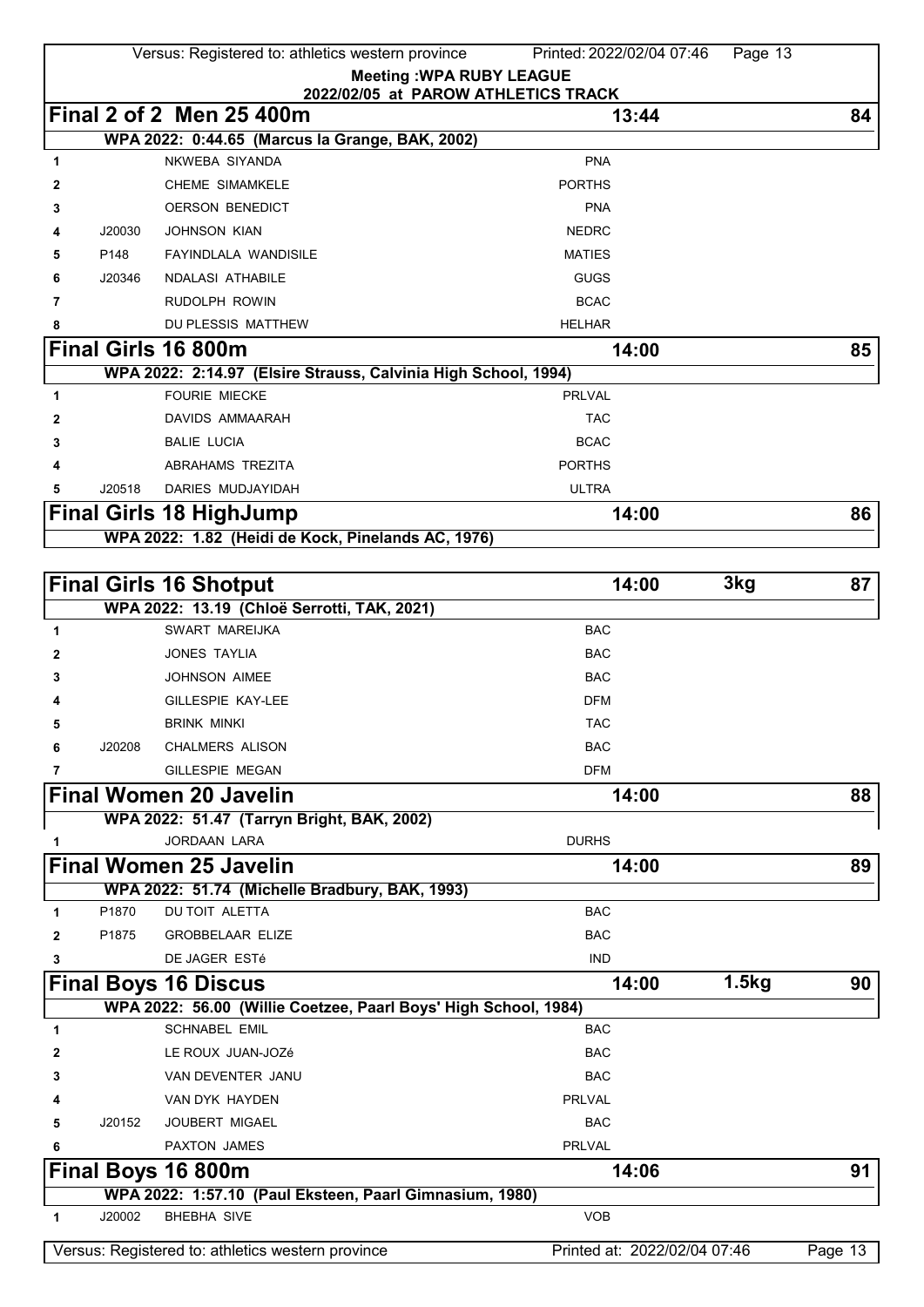|              |        | Versus: Registered to: athletics western province | Printed: 2022/02/04 07:46<br>Page 14                                |    |
|--------------|--------|---------------------------------------------------|---------------------------------------------------------------------|----|
|              |        |                                                   | <b>Meeting: WPA RUBY LEAGUE</b>                                     |    |
|              |        | ARENDS MATTHEW                                    | 2022/02/05 at PAROW ATHLETICS TRACK<br><b>PORTHS</b>                |    |
| $\mathbf{2}$ |        |                                                   |                                                                     |    |
| 3            |        | OPPERMAN JAIDON                                   | EAC                                                                 |    |
| 4            | J20405 | NQAYI THABISO                                     | <b>GUGS</b>                                                         |    |
| 5            |        | MALHERBE STEPHANUS                                | <b>DURHS</b>                                                        |    |
| 6            | J3125  | RICHTER JOHANN                                    | PRLBH                                                               |    |
| 7            |        | PRINCE TIYARN                                     | <b>ZWAHS</b>                                                        |    |
| 8            |        | <b>HASSEN NIYAZ</b>                               | <b>SETHS</b>                                                        |    |
| 9            |        | SMITH KIERIN                                      | <b>PORTHS</b>                                                       |    |
| 10           | J20366 | PENDU KUBOBONKE                                   | <b>GUGS</b>                                                         |    |
| 11           |        | PELSTON WAYDEN                                    | <b>PORTHS</b>                                                       |    |
|              |        | <b>Final Men 20 TripleJump</b>                    | 14:15                                                               | 92 |
|              |        | WPA 2022: 15.86 (Simeon Mars, SPAAC, 2003)        |                                                                     |    |
|              |        |                                                   |                                                                     |    |
|              |        | <b>Final Men 25 TripleJump</b>                    | 13m<br>14:15                                                        | 93 |
|              |        | WPA 2022: 16.24 (Jason Sewenyana, TAK, 2012)      |                                                                     |    |
| 1            | P906   | NORMAN KYLE                                       | <b>MADAC</b>                                                        |    |
|              |        | Final Girls 18 800m                               | 14:18                                                               | 94 |
|              |        |                                                   | WPA 2022: 2:04.63 (Marjorie van der Merwe, Paarl Gimnasium, 1985)   |    |
| 1            |        | THERON LIZA                                       | <b>DFM</b>                                                          |    |
| 2            |        | ANDREWS CHLOE                                     | <b>PORTHS</b>                                                       |    |
| 3            | J20537 | PETERSEN KEIRA                                    | <b>VOB</b>                                                          |    |
| 4            | J20178 | VAN DER BERG MARTINE                              | <b>BAC</b>                                                          |    |
| 5            | J20396 | <b>JURIES ZOE</b>                                 | <b>VELAC</b>                                                        |    |
| 6            | J20347 | KROKRANI SINOTHANDO                               | <b>GUGS</b>                                                         |    |
| 7            |        | LOUW ANNA CHRISTINA                               | <b>BRACHS</b>                                                       |    |
| 8            | J20155 | <b>SCHOLTZ MEGAN</b>                              | <b>BAC</b>                                                          |    |
|              |        | Final Women 20 800m                               | 14:24                                                               | 95 |
|              |        |                                                   | WPA 2022: 2:02.24 (Tanya Peckham, University of Stellenbosch, 1985) |    |
| 1            | J410   | <b>BRUGMAN KARLA</b>                              | <b>STELHS</b>                                                       |    |
| 2            |        | <b>FAURE LISA</b>                                 | <b>DFM</b>                                                          |    |
| 3            | J409   | <b>BRUGMAN ILSE</b>                               | <b>STELHS</b>                                                       |    |
|              |        | Final Women 25 800m                               | 14:24                                                               | 96 |
|              |        |                                                   | WPA 2022: 2:02.24 (Tanya Peckham, University of Stellenbosch, 1985) |    |
|              |        |                                                   |                                                                     |    |
|              |        | Final Boys 18 800m                                | 14:30                                                               | 97 |
|              |        |                                                   |                                                                     |    |
| 1            |        | MALIWA NHLAHLA                                    | <b>GUGS</b>                                                         |    |
| 2            |        | <b>BOSCH DAMIAN</b>                               | <b>MATIES</b>                                                       |    |
| 3            |        | <b>KRUGER JOSHUA</b>                              | <b>BRACHS</b>                                                       |    |
| 4            | J20020 | KERBELKER ABDUL KAREEM                            | <b>VOB</b>                                                          |    |
| 5            |        | ROBSON KAYLEM                                     | <b>PORTHS</b>                                                       |    |
| 6            |        | LOUW GIANO                                        | EAC                                                                 |    |
| 7            |        | DE JAGER DAVID                                    | PRLVAL                                                              |    |
| 8            |        | SNAYERS SERGIO                                    | <b>PORTHS</b>                                                       |    |
| 9            |        | JAHIEM KEENAN                                     | EAC                                                                 |    |

LOUW GIANI **EAC**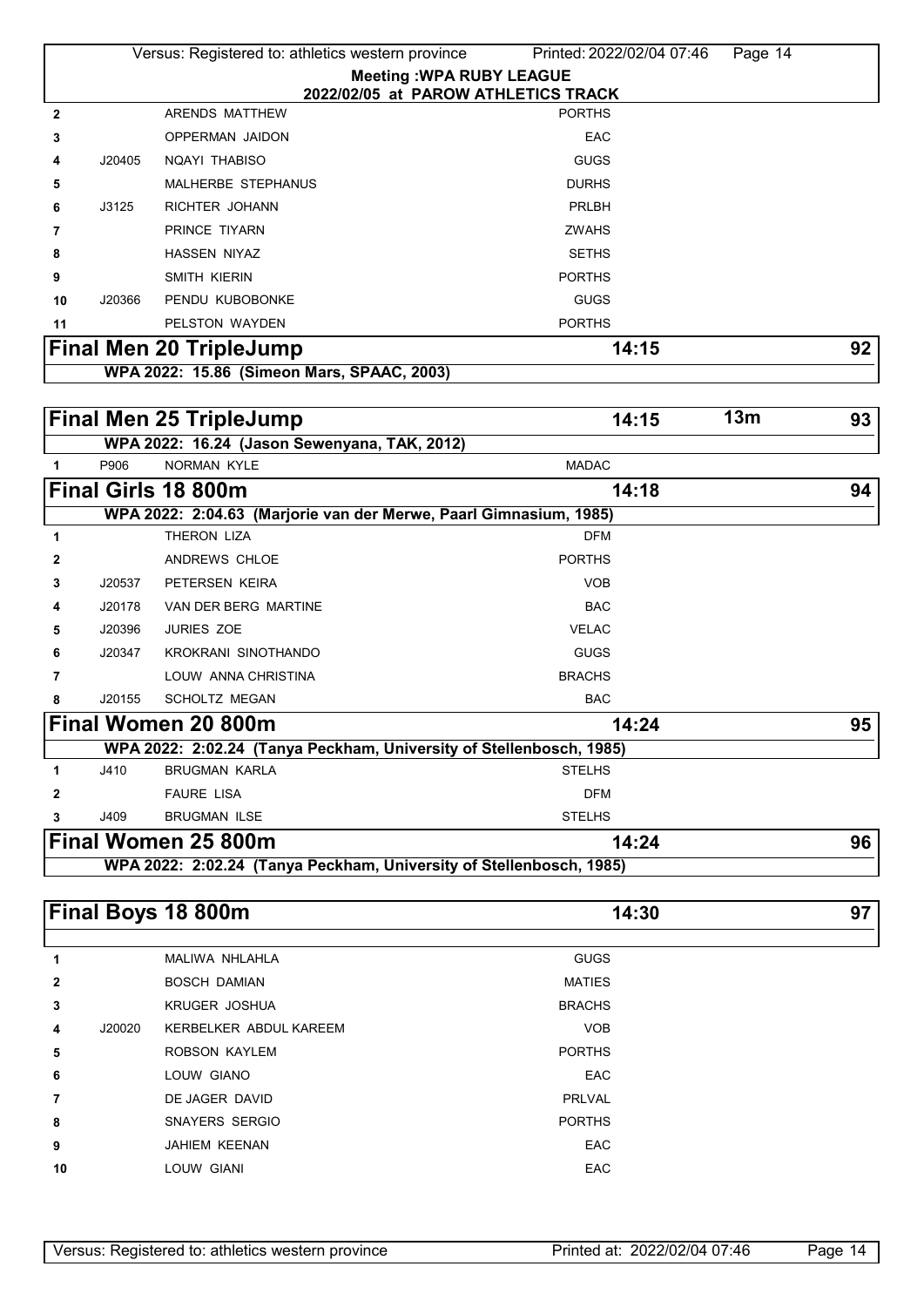|              |        | Versus: Registered to: athletics western province                                          | Printed: 2022/02/04 07:46    | Page 15 |
|--------------|--------|--------------------------------------------------------------------------------------------|------------------------------|---------|
|              |        | <b>Meeting: WPA RUBY LEAGUE</b>                                                            |                              |         |
|              |        | 2022/02/05 at PAROW ATHLETICS TRACK                                                        |                              |         |
|              |        | Final Men 20 800m                                                                          | 14:42                        | 98      |
|              | J20027 | WPA 2022: 1:46.38 (Marius van Heerden, TAK, 1993)<br><b>MBALI ERIC</b>                     | <b>NEDRC</b>                 |         |
| 1            |        | SMITH CHAD                                                                                 | <b>PORTHS</b>                |         |
| 2            |        |                                                                                            | GUGS                         |         |
| 3            | J20868 | <b>JALI LUBABALO</b><br>CHEPAPE TUMELO                                                     | <b>VOB</b>                   |         |
| 4            |        |                                                                                            |                              |         |
| 5            |        | RHODES COLE                                                                                | <b>SETHS</b>                 |         |
| 6            |        | ABRAHAMS RETHON                                                                            | EAC                          |         |
| 7            |        | <b>BLANKENBERG JUNNIOHIO</b><br>Final Men 25 800m                                          | <b>PORTHS</b>                |         |
|              |        | WPA 2022: 1:44.57 (Marius van Heerden, BAK, 1996)                                          | 14:52                        | 99      |
| 1            |        | <b>VORSTER MORGAN</b>                                                                      | <b>UWC</b>                   |         |
| 2            |        | <b>BYMAN TYRON</b>                                                                         | EAC                          |         |
| 3            | P716   | <b>BESTENBIER OSCAR</b>                                                                    | <b>NEDRC</b>                 |         |
| 4            | P2916  | LOTT KEATON                                                                                | <b>ITHEKO</b>                |         |
| 5            | J20346 | <b>NDALASI ATHABILE</b>                                                                    | GUGS                         |         |
| 6            | P2044  | <b>KOOPMAN JASON</b>                                                                       | <b>UWC</b>                   |         |
|              |        | <b>GORDON TYRONE</b>                                                                       | EAC                          |         |
| 7            | J20061 |                                                                                            | <b>NEDRC</b>                 |         |
| 8            | J20030 | <b>JOHNSON KIAN</b>                                                                        | EAC                          |         |
| 9            | P717   | SPONDO NEVILLE                                                                             | <b>NEDRC</b>                 |         |
| 10           |        | BESTENBIER AUSTIN                                                                          |                              |         |
|              |        | <b>Final Boys 18 HighJump</b>                                                              | 15:00                        | 100     |
| 1            |        | WPA 2022: 2.25 (Breyton Poole, Helderberg Harriers AC, 2017)<br><b>GOUWS CHRISTOPHER</b>   | <b>PRLVAL</b>                |         |
| $\mathbf{2}$ |        | <b>GERTSE ZAC</b>                                                                          | <b>PORTHS</b>                |         |
|              |        |                                                                                            |                              |         |
|              |        | <b>Final Boys 16 Polevault</b><br>WPA 2022: 4.00 (Heinrich Lategan, Paarl Gimnasium, 1991) | 15:00                        | 101     |
|              |        |                                                                                            |                              |         |
|              |        | <b>Final Boys 18 Polevault</b>                                                             | 15:00                        | 102     |
|              |        | WPA 2022: 4.70 (Brent Howell, BAK, 2003)                                                   |                              |         |
|              |        |                                                                                            |                              |         |
|              |        | <b>Final Boys 16 TripleJump</b>                                                            | 15:00                        | 103     |
|              |        | WPA 2022: 13.45 (Zinedene Meiring, SPAAC, 2013)                                            |                              |         |
|              |        |                                                                                            |                              |         |
|              |        | <b>Final Girls 18 Shotput</b>                                                              | 15:00                        | 104     |
|              |        | WPA 2022: 13.18 (Kayla Smit, BAK, 2018)                                                    |                              |         |
| 1            |        | SOLOMON JESSé                                                                              | <b>BAC</b>                   |         |
| 2            | J20147 | <b>GOUWS ANJA</b>                                                                          | <b>BAC</b>                   |         |
| 3            |        | <b>VAN NIEKERK KAMISHA</b>                                                                 | <b>PORTHS</b>                |         |
| 4            | J20144 | CRONJE CHARLOTTE                                                                           | <b>BAC</b>                   |         |
| 5            |        | PAULSE TAMLYN                                                                              | <b>PORTHS</b>                |         |
| 6            |        | LÖTTER JANNEKE                                                                             | <b>BAC</b>                   |         |
| 7            |        | PROUDFOOT KRISTIN                                                                          | <b>FAIRHS</b>                |         |
| 8            |        | <b>SERROTTI CHLOE</b>                                                                      | <b>TAC</b>                   |         |
|              |        | <b>STEVENS PAIGE</b>                                                                       | <b>FVHUK</b>                 |         |
|              |        | <b>Final Girls 18 Javelin</b>                                                              | 15:00                        | 105     |
|              |        | WPA 2022: 53.10 (Anneke Germishuys, TAK, 2015)                                             |                              |         |
| 1            |        | <b>SCHOLTZ XANTé</b>                                                                       | <b>DFM</b>                   |         |
|              |        | Versus: Registered to: athletics western province                                          | Printed at: 2022/02/04 07:46 |         |
|              |        |                                                                                            |                              | Page 15 |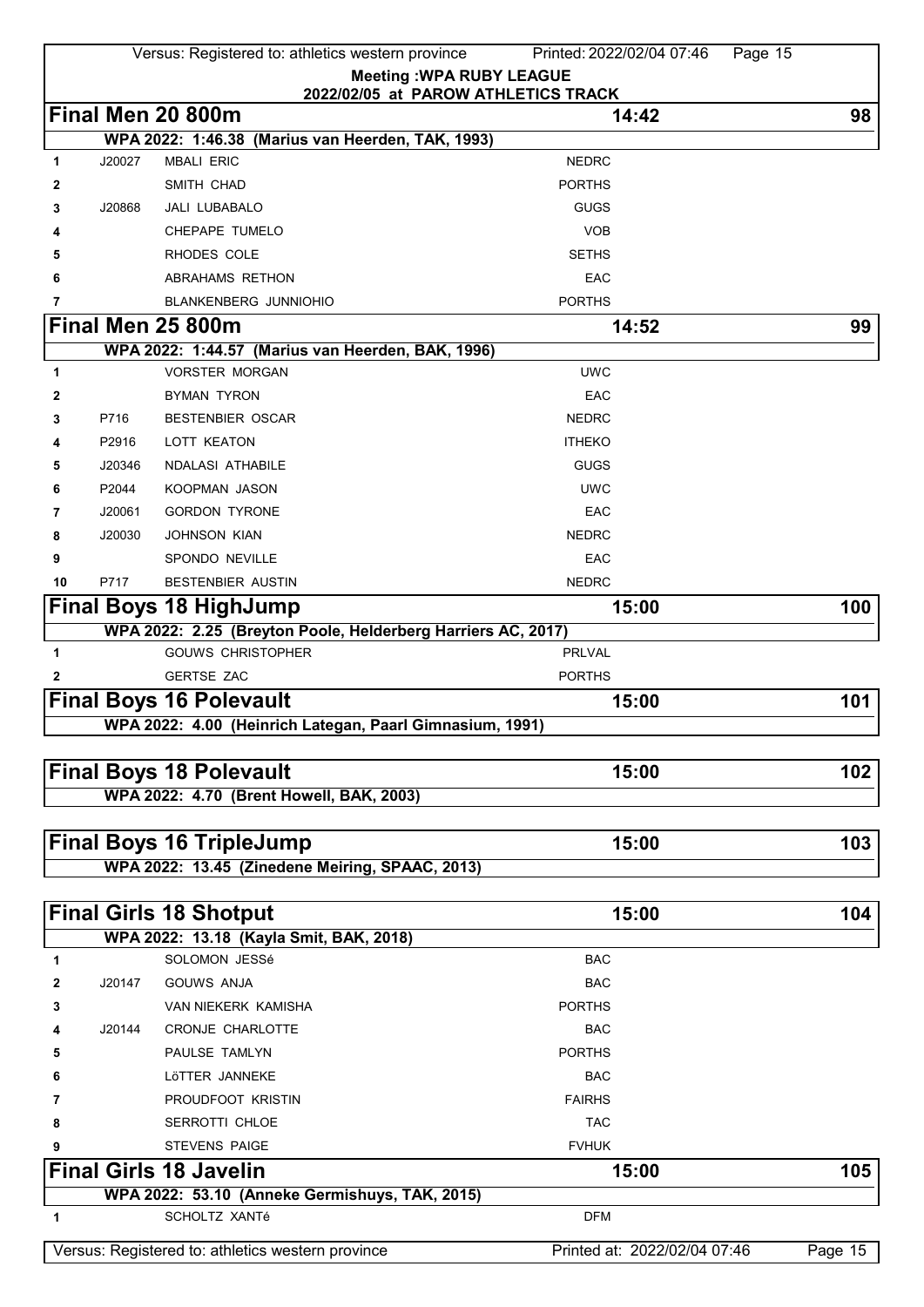|              |                 | Versus: Registered to: athletics western province        | Printed: 2022/02/04 07:46<br>Page 16 |     |
|--------------|-----------------|----------------------------------------------------------|--------------------------------------|-----|
|              |                 | <b>Meeting: WPA RUBY LEAGUE</b>                          |                                      |     |
|              |                 | 2022/02/05 at PAROW ATHLETICS TRACK                      |                                      |     |
| $\mathbf{2}$ |                 | <b>VAN NIEKERK KAMISHA</b>                               | <b>PORTHS</b>                        |     |
|              |                 | <b>Final Girls 16 Hammer</b>                             | 3kg<br>15:00                         | 106 |
|              |                 | WPA 2022: 49.72 (Kayla Smit, BAK, 2016)                  |                                      |     |
|              |                 | <b>Final Girls 18 Hammer</b>                             | 15:00                                | 107 |
|              |                 |                                                          |                                      |     |
| 1            |                 | WPA 2022: 58.30 (Kayla Smit, BAK, 2018)<br>PAULSE TAMLYN | <b>PORTHS</b>                        |     |
| 2            |                 | <b>SMIT ANKE</b>                                         | <b>IND</b>                           |     |
| 3            |                 | SERROTTI CHLOE                                           | <b>TAC</b>                           |     |
| 4            | J20144          | CRONJE CHARLOTTE                                         | <b>BAC</b>                           |     |
|              |                 | <b>Final Women 20 Hammer</b>                             | 15:00                                | 108 |
|              |                 | WPA 2022: 51.57 (Kayla Smit, BAK, 2019)                  |                                      |     |
|              |                 |                                                          |                                      |     |
|              |                 | <b>Final Women 25 Hammer</b>                             | 15:00                                | 109 |
|              |                 | WPA 2022: 59.37 (Elmarie Knoetzen, BAK, 2002)            |                                      |     |
| 1            | P1875           | <b>GROBBELAAR ELIZE</b>                                  | <b>BAC</b>                           |     |
| 2            | P1870           | <b>DU TOIT ALETTA</b>                                    | <b>BAC</b>                           |     |
| 3            |                 | <b>SMIT KAYLA</b>                                        | <b>BAC</b>                           |     |
|              |                 | <b>Final 1 of 2 Girls 16 100m</b>                        | 15:10                                | 110 |
|              |                 |                                                          |                                      |     |
| 1            |                 | MALONGA-MUNGENGA YASMIN                                  | <b>WITHS</b>                         |     |
| 2            | P <sub>29</sub> | <b>KATZ DEMI</b>                                         | <b>VOB</b>                           |     |
| 3            |                 | ROUX JACQUELINE                                          | <b>UWC</b>                           |     |
| 4            |                 | <b>HENDRICKS SHAKIRA</b>                                 | <b>BAC</b>                           |     |
| 5            | J20388          | V WYK KENLIEGH                                           | <b>VELAC</b>                         |     |
| 6            |                 | <b>VEROTINE SASKIA</b>                                   | <b>ANTON</b>                         |     |
| 7            | J20143          | <b>VORSTER SOPHIA</b>                                    | <b>BAC</b>                           |     |
| 8            | J20381          | V NEEL LUCIEL                                            | <b>VELAC</b>                         |     |
|              |                 | <b>Final 2 of 2 Girls 16 100m</b>                        | 15:10                                | 110 |
| 1            |                 | <b>UDENZE CHISOM</b>                                     | <b>TAC</b>                           |     |
| 2            |                 | <b>DAVIDS LEIGH</b>                                      | <b>UWC</b>                           |     |
| 3            | J20467          | HOLTZHAUSEN LEILA                                        | <b>HELHAR</b>                        |     |
| 4            | J20201          | TEN CATE AMY                                             | <b>BAC</b>                           |     |
| 5            | J20399          | * RUZAYLIN                                               | <b>VELAC</b>                         |     |
| 6            |                 | <b>ISAACS MADISON</b>                                    | <b>IND</b>                           |     |
| 7            | J21254          | LANGEVELDT LISA                                          | <b>BAC</b>                           |     |
|              |                 | Final Boys 16 100m                                       | 15:19                                | 111 |
|              |                 | WPA 2022: 10.88 (Kyle Appel, BAK, 2013)                  |                                      |     |
| 1            |                 | BUTLER RAFEEQ                                            | <b>PORTHS</b>                        |     |
| 2            |                 | PETERSEN RIYAAZ                                          | <b>ITHEKO</b>                        |     |
| 3            |                 | SMIT SEBASTIAN                                           | <b>GENSW</b>                         |     |
| 4            | J20520          | HAJWANI YAASEEN                                          | <b>ULTRA</b>                         |     |
| 5            |                 | LEWIS ZUBAIR                                             | <b>TAC</b>                           |     |
| 6            |                 | <b>TAYLOR MATTHEW</b>                                    | <b>ZWAHS</b>                         |     |
| 7            | J20382          | <b>GEDULDT ZHAUNRICK</b>                                 | <b>VELAC</b>                         |     |
| 8            | J20519          | MALLUM SAEED                                             | <b>ULTRA</b>                         |     |
|              |                 |                                                          |                                      |     |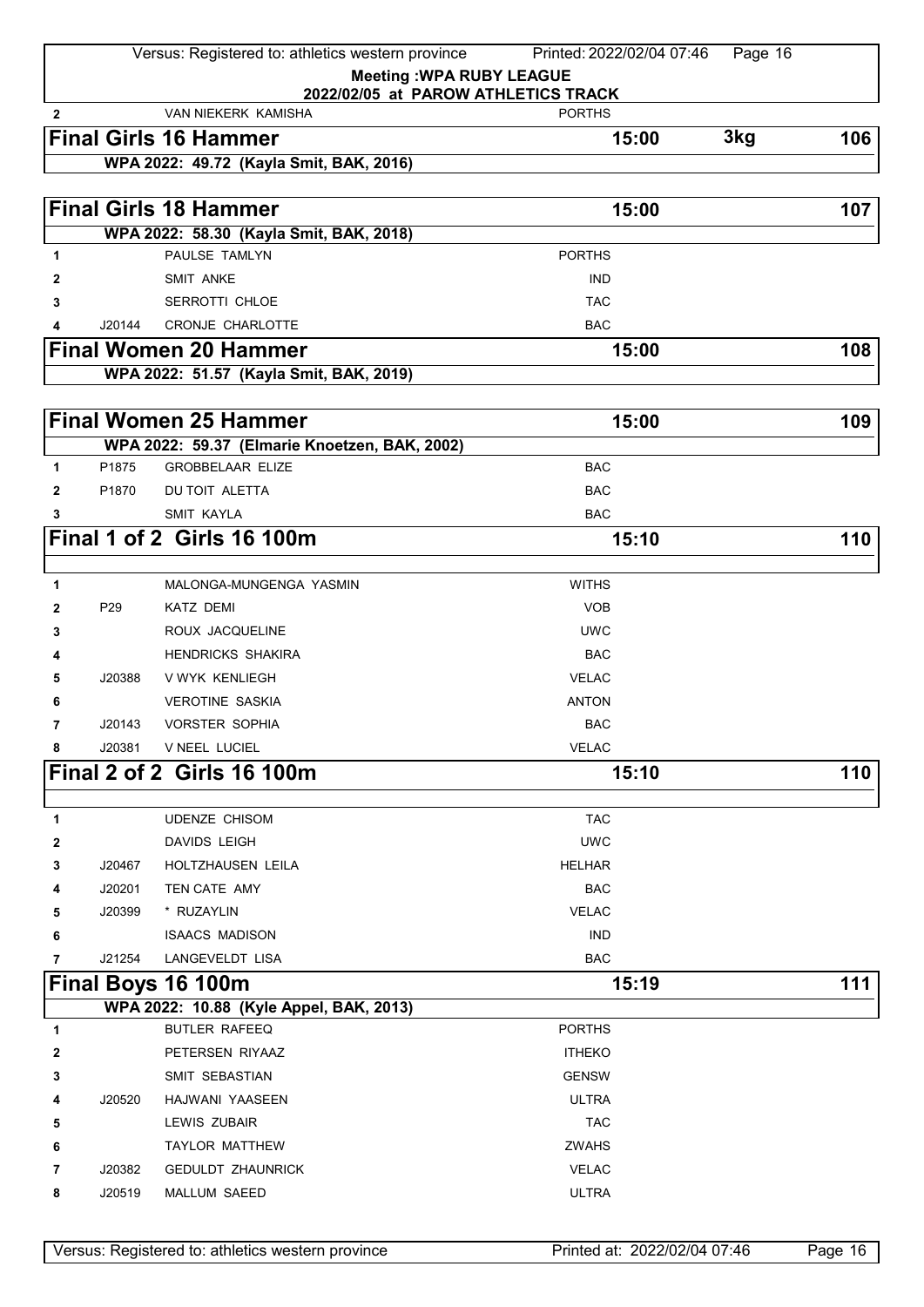|              |                 | Versus: Registered to: athletics western province          | Printed: 2022/02/04 07:46<br>Page 17 |         |
|--------------|-----------------|------------------------------------------------------------|--------------------------------------|---------|
|              |                 | <b>Meeting: WPA RUBY LEAGUE</b>                            |                                      |         |
|              |                 | 2022/02/05 at PAROW ATHLETICS TRACK<br>Final Girls 18 100m | 15:31                                | 112     |
|              |                 |                                                            |                                      |         |
| 1            |                 | <b>BRENNER ZAINUP</b>                                      | <b>TAC</b>                           |         |
| 2            |                 | CORBITT SAADIQAH                                           | <b>PORTHS</b>                        |         |
| 3            |                 | GERTZE ZOE                                                 | <b>BCAC</b>                          |         |
| 4            | J20391          | <b>SAAL LANNICE</b>                                        | <b>VELAC</b>                         |         |
| 5            | J20380          | SOLOMONS JAIMIE                                            | <b>VELAC</b>                         |         |
| 6            | J20402          | <b>GOERGE TERESKE</b>                                      | <b>VELAC</b>                         |         |
|              |                 | <b>Final Girls 16 TripleJump</b>                           | 15:31                                | 113     |
|              |                 |                                                            |                                      |         |
| 1            | P <sub>29</sub> | <b>KATZ DEMI</b>                                           | <b>VOB</b>                           |         |
|              |                 | <b>Final Girls 18 TripleJump</b>                           | 15:31                                | 114     |
|              |                 | WPA 2022: 12.77 (Valentina da Rocha, SPAAC, 2010)          |                                      |         |
| 1            |                 | <b>JENNIKER COURTNEY</b>                                   | <b>ULTRA</b>                         |         |
|              |                 | Final 1 of 3 Boys 18 100m                                  | 15:40                                | 115     |
|              |                 | WPA 2022: 10.31 (Luke Davids, UWC, 2018)                   |                                      |         |
| 1            | J20754          | SOLOMONS JADEN                                             | <b>ITHEKO</b>                        |         |
| 2            | J202207         | LEHMENSICH CHRISTIAAN                                      | <b>BAC</b>                           |         |
| 3            | J20521          | <b>KAMRODIEN ZAMAAN</b>                                    | <b>ULTRA</b>                         |         |
| 4            | J20384          | <b>CEASAR DUWAYNE</b>                                      | <b>VELAC</b>                         |         |
| 5            |                 | <b>EBRAHIM ISHRAAQ</b>                                     | <b>UWC</b>                           |         |
| 6            |                 | THOMAS ZONG                                                | <b>PORTHS</b>                        |         |
| 7            | J20398          | ANDREWS ROMEO                                              | <b>VELAC</b>                         |         |
| 8            |                 | <b>LAMONT REECE</b>                                        | <b>PORTHS</b>                        |         |
|              |                 | Final 2 of 3 Boys 18 100m                                  | 15:40                                | 115     |
|              |                 | WPA 2022: 10.31 (Luke Davids, UWC, 2018)                   |                                      |         |
| $\mathbf{1}$ | J20172          | <b>TOLMIE DEJEAN</b>                                       | <b>BAC</b>                           |         |
| 2            | J20448          | MULLER ANDRé                                               | EKAC                                 |         |
| 3            |                 | <b>DAVIDS DIEGO</b>                                        | <b>UWC</b>                           |         |
|              |                 | <b>LIEBENBERG MATHEW</b>                                   | <b>VELAC</b>                         |         |
| 5            |                 | KOTZEE ETHAN                                               | <b>TAC</b>                           |         |
| 6            |                 | TSHANGANA YANDA                                            | <b>PORTHS</b>                        |         |
| 7            | J20512          | <b>ISAACS ZAYD</b>                                         | <b>ULTRA</b>                         |         |
|              |                 | Final 3 of 3 Boys 18 100m                                  | 15:40                                | 115     |
|              |                 | WPA 2022: 10.31 (Luke Davids, UWC, 2018)                   |                                      |         |
| 1            |                 | <b>STEYN ZINEDINE</b>                                      | <b>PORTHS</b>                        |         |
| 2            |                 | <b>RYAN KIRON</b>                                          | <b>TAC</b>                           |         |
| 3            | J20449          | AFRIKA EURIQUIN                                            | <b>EKAC</b>                          |         |
| 4            | J20389          | PETERSEN KEERACO                                           | <b>VELAC</b>                         |         |
| 5            | J20513          | JACOBS FURQAAN                                             | <b>ULTRA</b>                         |         |
| 6            | J20767          | <b>FLUKS COLE</b>                                          | <b>ITHEKO</b>                        |         |
| 7            |                 | PERRANG CALEB JONATHAN                                     | <b>UWC</b>                           |         |
|              |                 | Final 1 of 2 Women 20 100m                                 | 15:52                                | 116     |
|              |                 | WPA 2022: 11.55 (Esmari le Roux, BAK, 1995)                |                                      |         |
| 1            |                 | <b>ELIAS DENICHA</b>                                       | <b>UWC</b>                           |         |
| 2            |                 | JONATHAN AMY                                               | <b>TAC</b>                           |         |
| 3            |                 | DU PLESSIS STEFANI                                         | <b>BAC</b>                           |         |
| 4            | J259            | CLOETE REIGN-ANTOINETTE                                    | <b>PNA</b>                           |         |
|              |                 | Versus: Registered to: athletics western province          | Printed at: 2022/02/04 07:46         | Page 17 |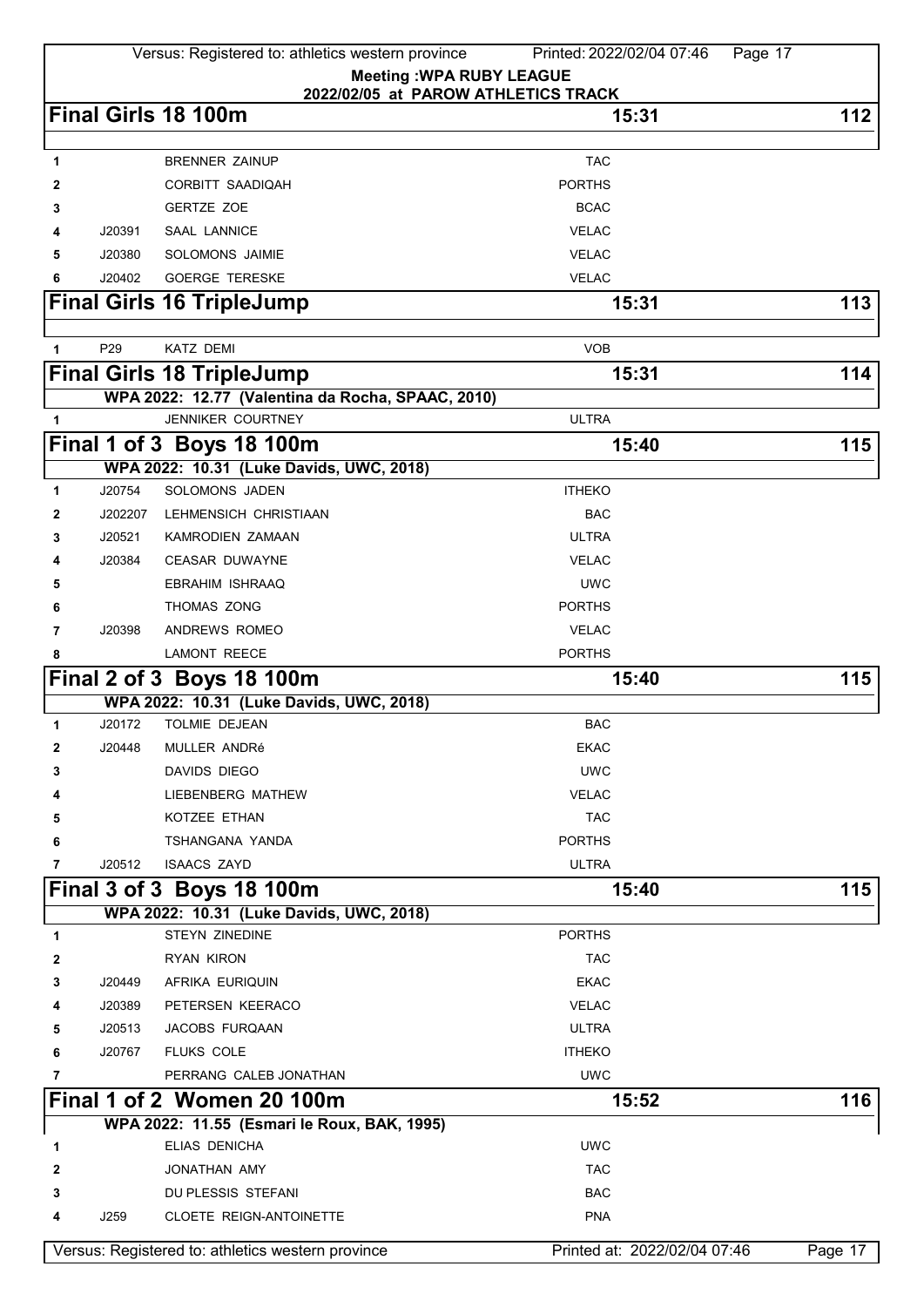|              |                 | Versus: Registered to: athletics western province            | Printed: 2022/02/04 07:46    | Page 18          |         |
|--------------|-----------------|--------------------------------------------------------------|------------------------------|------------------|---------|
|              |                 | <b>Meeting: WPA RUBY LEAGUE</b>                              |                              |                  |         |
|              |                 | 2022/02/05 at PAROW ATHLETICS TRACK                          |                              |                  |         |
| 5            | J21253          | LANGEVELDT JADE                                              | <b>BAC</b>                   |                  |         |
|              |                 | Final 2 of 2 Women 20 100m                                   | 15:52                        |                  | 116     |
|              |                 | WPA 2022: 11.55 (Esmari le Roux, BAK, 1995)                  |                              |                  |         |
| 1            |                 | <b>JOHNSON EMMA</b>                                          | <b>BAC</b>                   |                  |         |
| 2            | J20394          | <b>JOSHAU MELANIE</b>                                        | <b>VELAC</b>                 |                  |         |
| 3            |                 | APPEL KELSEY                                                 | <b>PRLVAL</b>                |                  |         |
| 4            |                 | VAN DER MERWE ISOBELLA                                       | <b>BAC</b>                   |                  |         |
|              |                 | <b>Final 1 of 2 Men 20 100m</b>                              | 16:00                        |                  | 117     |
|              |                 | WPA 2022: 10.31 (Luke Davids, UWC, 2018)                     |                              |                  |         |
| $\mathbf{1}$ | J252            | <b>JANTJIES MILLANO</b>                                      | <b>PNA</b>                   |                  |         |
| 2            |                 | TITO ISMA-EEL                                                | <b>UWC</b>                   |                  |         |
| 3            |                 | PAULSE MIKHAIL                                               | <b>PORTHS</b>                |                  |         |
| 4            | J20142          | SOCHOP KEANAN                                                | <b>BAC</b>                   |                  |         |
| 5            | J20403          | <b>BOOISE WAYDON</b>                                         | <b>VELAC</b>                 |                  |         |
| 6            |                 | KARRIEM ABDURAGMAAN                                          | <b>UWC</b>                   |                  |         |
| 7            |                 | PAGE EUGENE                                                  | <b>UWC</b>                   |                  |         |
|              |                 | Final 2 of 2 Men 20 100m                                     | 16:00                        |                  | 117     |
|              |                 | WPA 2022: 10.31 (Luke Davids, UWC, 2018)                     |                              |                  |         |
| 1            | J20428          | <b>REUTER DANIEL</b>                                         | <b>BONAC</b>                 |                  |         |
| 2            | P4184           | CASSIEM JAWAAD                                               | <b>ULTRA</b>                 |                  |         |
| 3            | J20397          | <b>BURGER REECE</b>                                          | <b>VELAC</b>                 |                  |         |
| 4            |                 | <b>MAY KURWIN</b>                                            | <b>PORTHS</b>                |                  |         |
| 5            | J20126          | ABRAHAMS NICHOLAS                                            | <b>UWC</b>                   |                  |         |
| 6            | J20404          | LIENBENBERG ZUAN P                                           | <b>VELAC</b>                 |                  |         |
| 7            |                 | WAKEFIELD JUNAUDE                                            | <b>UWC</b>                   |                  |         |
|              |                 | <b>Final Boys 16 HighJump</b>                                | 16:00                        |                  | 118     |
|              |                 | WPA 2022: 2.05 (Breyton Poole, Helderberg Harriers AC, 2015) |                              |                  |         |
| 1            |                 | SMIT SEBASTIAN                                               | <b>GENSW</b>                 |                  |         |
|              |                 | <b>Final Girls 16 Javelin</b>                                | 16:00                        | 500 <sub>g</sub> | 119     |
|              |                 | WPA 2022: 43.86 (Kayla Reyneke, BAK, 2020)                   |                              |                  |         |
| 1            | J20204          | <b>BARNARD TAMZIN</b>                                        | <b>BAC</b>                   |                  |         |
| 2            |                 | <b>JONES TAYLIA</b>                                          | <b>BAC</b>                   |                  |         |
| 3            | J21239          | <b>BESTER CARA</b>                                           | <b>BAC</b>                   |                  |         |
| 4            |                 | MALONGA-MUNGENGA YASMIN                                      | <b>WITHS</b>                 |                  |         |
| 5            | J20208          | <b>CHALMERS ALISON</b>                                       | <b>BAC</b>                   |                  |         |
|              |                 | <b>Final Boys 16 Hammer</b>                                  | 16:00                        | 5kg              | 120     |
|              |                 | WPA 2022: 61.04 (Heinrich Gonzales, BAK, 2003)               |                              |                  |         |
| 1            |                 | VAN DYK HAYDEN                                               | <b>PRLVAL</b>                |                  |         |
| 2            |                 | PISTORIUS ROBERT                                             | <b>DUKUI</b>                 |                  |         |
| 3            | J3099           | <b>HICKMAN ZAK</b>                                           | <b>MATIES</b>                |                  |         |
|              |                 | <b>Final Boys 18 Hammer</b>                                  | 16:00                        |                  | 121     |
|              |                 | WPA 2022: 79.79 (Werner Smit, TAK, 2000)                     |                              |                  |         |
| 1            |                 | STEENKAMP RONAN                                              | PRLVAL                       |                  |         |
| 2            |                 | LOUW CHARL                                                   | <b>BAC</b>                   |                  |         |
|              |                 | <b>Final Men 20 Hammer</b>                                   | 16:00                        |                  | 122     |
|              |                 | WPA 2022: 81.04 (Werner Smit, TAK, 2003)                     |                              |                  |         |
| 1            | J20164          | PISTORIUS MICHAEL                                            | <b>BAC</b>                   |                  |         |
| 2            | P <sub>22</sub> | SMIT CHRISTOPHER                                             | <b>STRAND</b>                |                  |         |
|              |                 |                                                              |                              |                  |         |
|              |                 | Versus: Registered to: athletics western province            | Printed at: 2022/02/04 07:46 |                  | Page 18 |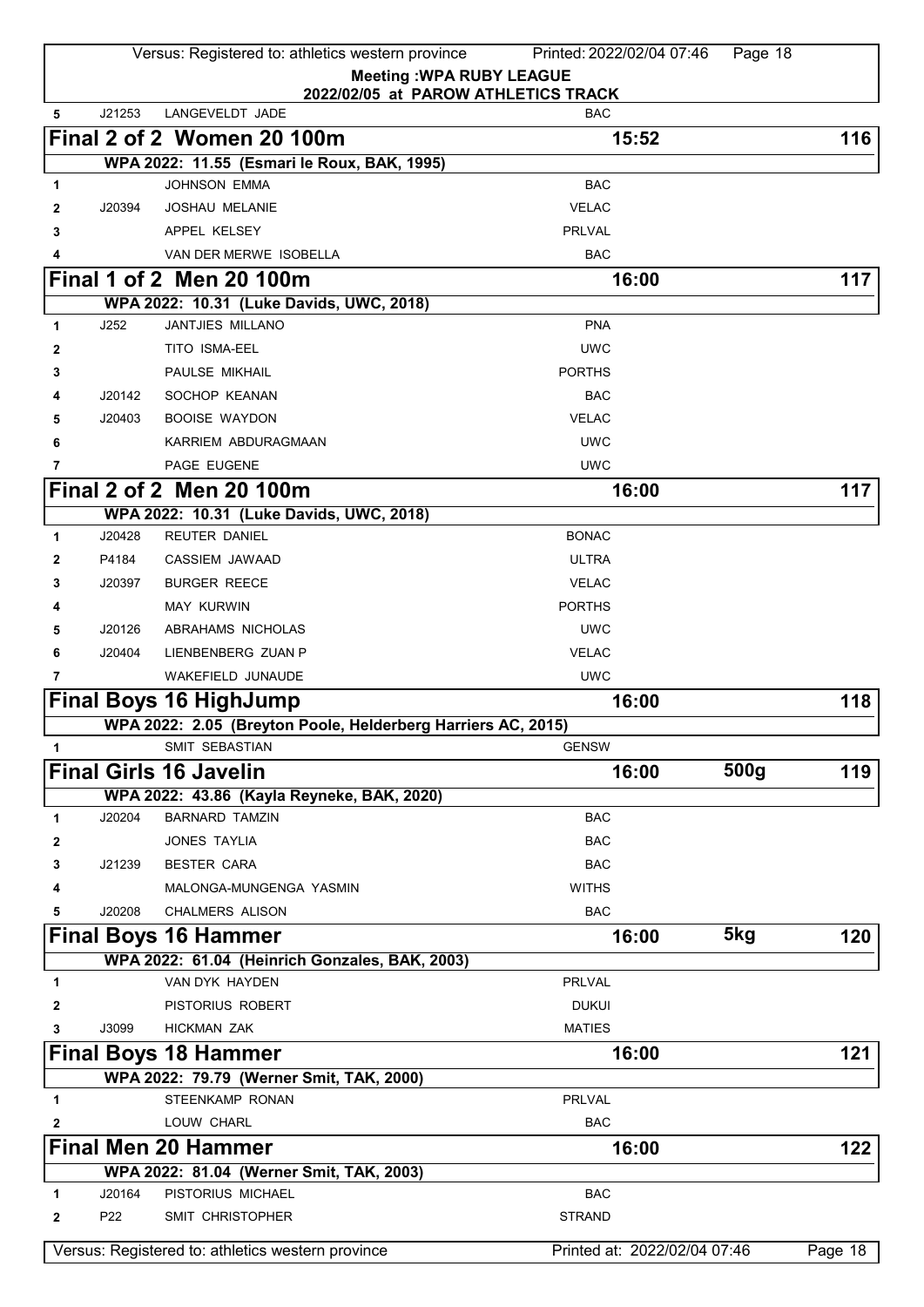|        |        | Versus: Registered to: athletics western province        | Printed: 2022/02/04 07:46<br>Page 19 |           |
|--------|--------|----------------------------------------------------------|--------------------------------------|-----------|
|        |        |                                                          | <b>Meeting: WPA RUBY LEAGUE</b>      |           |
|        |        |                                                          | 2022/02/05 at PAROW ATHLETICS TRACK  |           |
|        |        | <b>Final Men 25 Hammer</b>                               | 16:00                                | 123       |
|        |        | WPA 2022: 71.04 (Werner Smit, TAK, 2003)<br>THIART CORNE | <b>BAC</b>                           |           |
| 1<br>2 | P232   | WIENER SHUKRI                                            | <b>PINEAC</b>                        |           |
| 3      | P1048  | FRECHOU RENALDO                                          | <b>PRLAC</b>                         |           |
| 4      | P1850  | OLIVIER JAUNU                                            | <b>BAC</b>                           |           |
|        |        | Final Women 25 100m                                      | 16:16                                | 124       |
|        |        | WPA 2022: 11.38 (Janice Josephs, Liberty Nike AC, 2003)  |                                      |           |
| 1      |        | <b>CORBETT MELISSA</b>                                   | <b>TAC</b>                           |           |
| 2      |        | JONATHAN LAUREN                                          | <b>IND</b>                           |           |
| 3      |        | ARENDSE SHANNON                                          | <b>BAC</b>                           |           |
|        |        | <b>MENTOOR MICAELA</b>                                   | <b>PRLVAL</b>                        |           |
| 5      |        | KING GERALDINE                                           | <b>UWC</b>                           |           |
| 6      | J20230 | RHODE CHELSEA-ANN                                        | <b>UWC</b>                           |           |
| 7      | J20231 | <b>KEYS ALECIA</b>                                       | <b>UWC</b>                           |           |
| 8      |        | KING GERALDINE                                           | <b>UWC</b>                           |           |
|        |        | <b>Final Women 20 TripleJump</b>                         | 16:16                                | 125       |
|        |        | WPA 2022: 12.77 (Valentina da Rocha, SPAAC, 2010)        |                                      |           |
| 1      |        | JONATHAN AMY                                             | <b>TAC</b>                           |           |
|        |        | <b>Final Women 25 TripleJump</b>                         | 11m<br>16:16                         | 126       |
|        |        | WPA 2022: 12.58 (Ramona Gabriels, Ridgeville AC, 2000)   |                                      |           |
| 1      |        | NZIHOU-NGOMA BRICIA                                      | <b>TAC</b>                           |           |
|        |        | <b>Final 1 of 3 Men 25 100m</b>                          | 16:24                                | 127       |
|        |        | WPA 2022: 10.06 (Roscoe Engel, TAK, 2018)                |                                      |           |
| 1      |        | ANDREWS GRANT                                            | <b>TAC</b>                           |           |
| 2      |        | <b>RUITERS CURT</b>                                      | <b>TAC</b>                           |           |
| 3      |        | <b>JOSIAS JESSE</b>                                      | <b>UWC</b>                           |           |
| 4      |        | SIMON CAMERON                                            | <b>PNA</b>                           |           |
| 5      | P1604  | TUIS NATHI                                               | <b>CPUT</b>                          |           |
| 6      |        | <b>EWERS JOSHUA</b>                                      | <b>TAC</b>                           |           |
| 7      |        | SAMANGA ANGELO SMANGALISO                                | <b>UWC</b>                           |           |
|        |        | Final 2 of 3 Men 25 100m                                 | 16:24                                | 127       |
|        |        | WPA 2022: 10.06 (Roscoe Engel, TAK, 2018)                |                                      |           |
| 1      |        | PIETERSEN LIAM                                           | <b>MATIES</b>                        |           |
| 2      |        | <b>OERSON BENEDICT</b>                                   | <b>PNA</b>                           |           |
| 3      |        | <b>BUGAN NATHAN</b>                                      | <b>UWC</b>                           |           |
|        | P1084  | NTUTU JONATHAN                                           | <b>TAC</b>                           |           |
| 5      | J20589 | JAHWI BLESSED                                            | <b>STRAND</b>                        |           |
| 6      | P3545  | SEPTEMBER KEANIN                                         | <b>EKAC</b>                          |           |
| 7      |        | PRETORIUS MATT                                           | <b>ITHEKO</b>                        |           |
|        |        | <b>Final 3 of 3 Men 25 100m</b>                          | 16:24                                | 127       |
|        |        | WPA 2022: 10.06 (Roscoe Engel, TAK, 2018)                |                                      |           |
| 1      |        | CAESAR JUREAUX                                           | <b>TAC</b>                           |           |
| 2      |        | VAN WYK IMRAAN CASSIEM                                   | <b>CPUT</b>                          |           |
| 3      | P3416  | PETERSEN ASRAF                                           | <b>VELAC</b>                         |           |
| 4      | P906   | NORMAN KYLE                                              | <b>MADAC</b>                         |           |
| 5      |        | <b>DAVIDS LUKE</b>                                       | <b>UWC</b>                           |           |
| 6      | P4194  | <b>MANASSE MIKHAIL</b>                                   | <b>ULTRA</b>                         |           |
|        |        |                                                          | Printed at: 2022/02/04 07:46         |           |
|        |        | Versus: Registered to: athletics western province        |                                      | Page $19$ |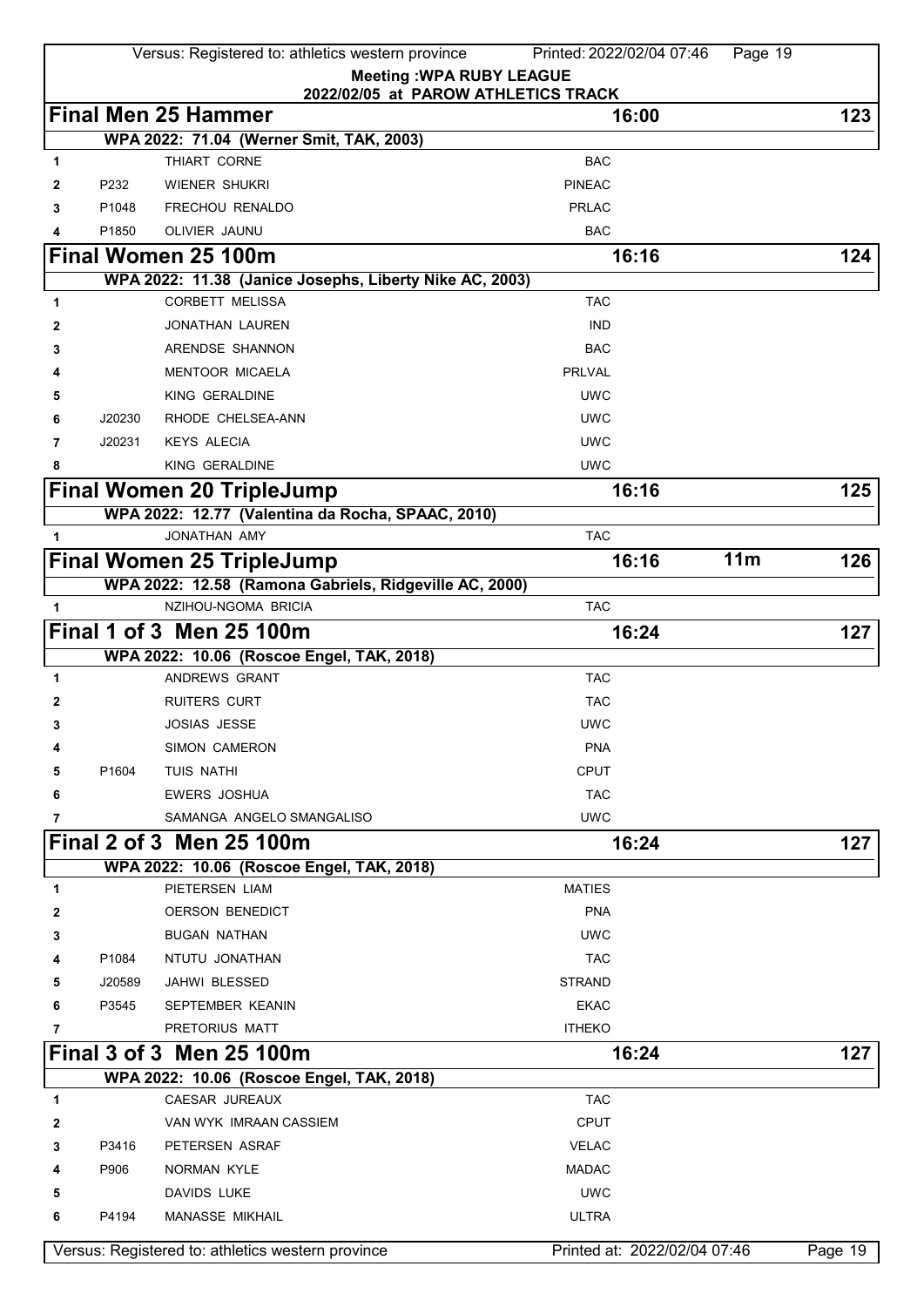|                        | Versus: Registered to: athletics western province                    | Printed: 2022/02/04 07:46<br>Page 20                                   |         |
|------------------------|----------------------------------------------------------------------|------------------------------------------------------------------------|---------|
|                        |                                                                      | <b>Meeting: WPA RUBY LEAGUE</b><br>2022/02/05 at PAROW ATHLETICS TRACK |         |
| $\overline{7}$         | <b>CAMERON KURT</b>                                                  | <b>TAC</b>                                                             |         |
|                        | Final Girls 16 3000m                                                 | 16:45                                                                  | 128     |
|                        | WPA 2022: 09:37.81 (Zintle Xiniwe, Atlantic AC, 2001)                |                                                                        |         |
| 1                      | DU TOIT MARLENE                                                      | <b>BLOEMH</b>                                                          |         |
|                        | Final Girls 18 3000m                                                 | 16:45                                                                  | 129     |
|                        | WPA 2022: 09:09.30 (Elana van Zyl, Robertson High School, 1983)      |                                                                        |         |
| 1                      | SMITH RICKECIA                                                       | <b>ANTON</b>                                                           |         |
| 2                      | <b>VERMAAK CHANE LEE</b>                                             | <b>PORTHS</b>                                                          |         |
|                        | <b>APRIL LEE-ANN</b>                                                 | <b>ANTON</b>                                                           |         |
|                        | ANDREWS CHLOE                                                        | <b>PORTHS</b>                                                          |         |
| 5                      | <b>MBASA MICHEALA</b>                                                | <b>ANTON</b>                                                           |         |
|                        | SMITH ALICIA                                                         | <b>PORTHS</b>                                                          |         |
|                        | Final Women 20 3000m                                                 | 16:45                                                                  | 130     |
|                        | WPA 2022: 08:58.73 (Elana van Zyl, University of Stellenbosch, 1985) |                                                                        |         |
| J20472<br>1            | <b>CILLIERS MARIETJIE</b>                                            | <b>PRLVAL</b>                                                          |         |
| J20001<br>$\mathbf{2}$ | OCUINNEAGAIN CAITY                                                   | <b>VOB</b>                                                             |         |
|                        | Final Boys 16 3000m                                                  | 17:00                                                                  | 131     |
|                        | WPA 2022: 08:34.80 (Conrad Tesnar, Paul Roos Gimnasium, 1990)        |                                                                        |         |
| J20366<br>1            | PENDU KUBOBONKE                                                      | <b>GUGS</b>                                                            |         |
| 2                      | <b>JANSEN DAMICA</b>                                                 | EAC                                                                    |         |
|                        | <b>HENDRICKS VENTINO</b>                                             | EAC                                                                    |         |
|                        | Final Boys 18 3000m                                                  | 17:00                                                                  | 132     |
|                        | WPA 2022: 08:14.86 (Sonqibido Nkosinoxolo, Celtic Harriers AC, 2003) |                                                                        |         |
| 1                      | <b>HENDRICKS VINCHINO</b>                                            | EAC                                                                    |         |
| 2                      | <b>SNAYERS SERGIO</b>                                                | <b>PORTHS</b>                                                          |         |
| 3                      | MALIWA NHLAHLA                                                       | <b>GUGS</b>                                                            |         |
|                        | <b>Final Men 20 3000m</b>                                            | 17:00                                                                  | 133     |
|                        | WPA 2022: 08:11.25 (Naudé Jordaan, Paarl Boys' High School, 1986)    |                                                                        |         |
| 1                      | <b>MILES ETHAN</b>                                                   | <b>EAC</b>                                                             |         |
| J20024<br>2            | RUDOLPH DYLAN                                                        | <b>VOB</b>                                                             |         |
| 3                      | DU PLESSIS TJAARD                                                    | <b>NEDRC</b>                                                           |         |
| J20018<br>4            | DAVIDSON ROBERT                                                      | <b>VOB</b>                                                             |         |
|                        | <b>Final Girls 16 90m Hurdles</b>                                    |                                                                        |         |
|                        |                                                                      | 17:15                                                                  | 134     |
| 1                      | <b>HARTZENBERG HAIDEE</b>                                            | <b>IND</b>                                                             |         |
| 2                      | MALONGA-MUNGENGA YASMIN                                              | <b>WITHS</b>                                                           |         |
| J20467                 | HOLTZHAUSEN LEILA                                                    | <b>HELHAR</b>                                                          |         |
| 3                      | <b>HEWITT SHANNON</b>                                                | <b>BAC</b>                                                             |         |
| 4                      | TEN CATE AMY                                                         | <b>BAC</b>                                                             |         |
| J20201<br>5            |                                                                      |                                                                        |         |
|                        | <b>Final Girls 18 100m Hurdles</b>                                   | 17:25                                                                  | 135     |
|                        | WPA 2022: 13.65 (Chantelle Terblanche, BAK, 2000)                    |                                                                        |         |
| J20206<br>1            | <b>OBERHOLZER LANA</b>                                               | <b>BAC</b>                                                             |         |
| 2                      | <b>BESTER YUSRAH</b>                                                 | <b>BCAC</b>                                                            |         |
| 3                      | <b>MOSTERT MEKE</b>                                                  | <b>PRLGIM</b>                                                          |         |
|                        | Final Women 20 100m Hurdles                                          | 17:25                                                                  | 136     |
|                        | WPA 2022: 13.47 (Arnéll Jacobs, BAK, 1997)                           |                                                                        |         |
| 1                      | DU PLESSIS STEFANI                                                   | <b>BAC</b>                                                             |         |
|                        |                                                                      |                                                                        |         |
|                        | Versus: Registered to: athletics western province                    | Printed at: 2022/02/04 07:46                                           | Page 20 |